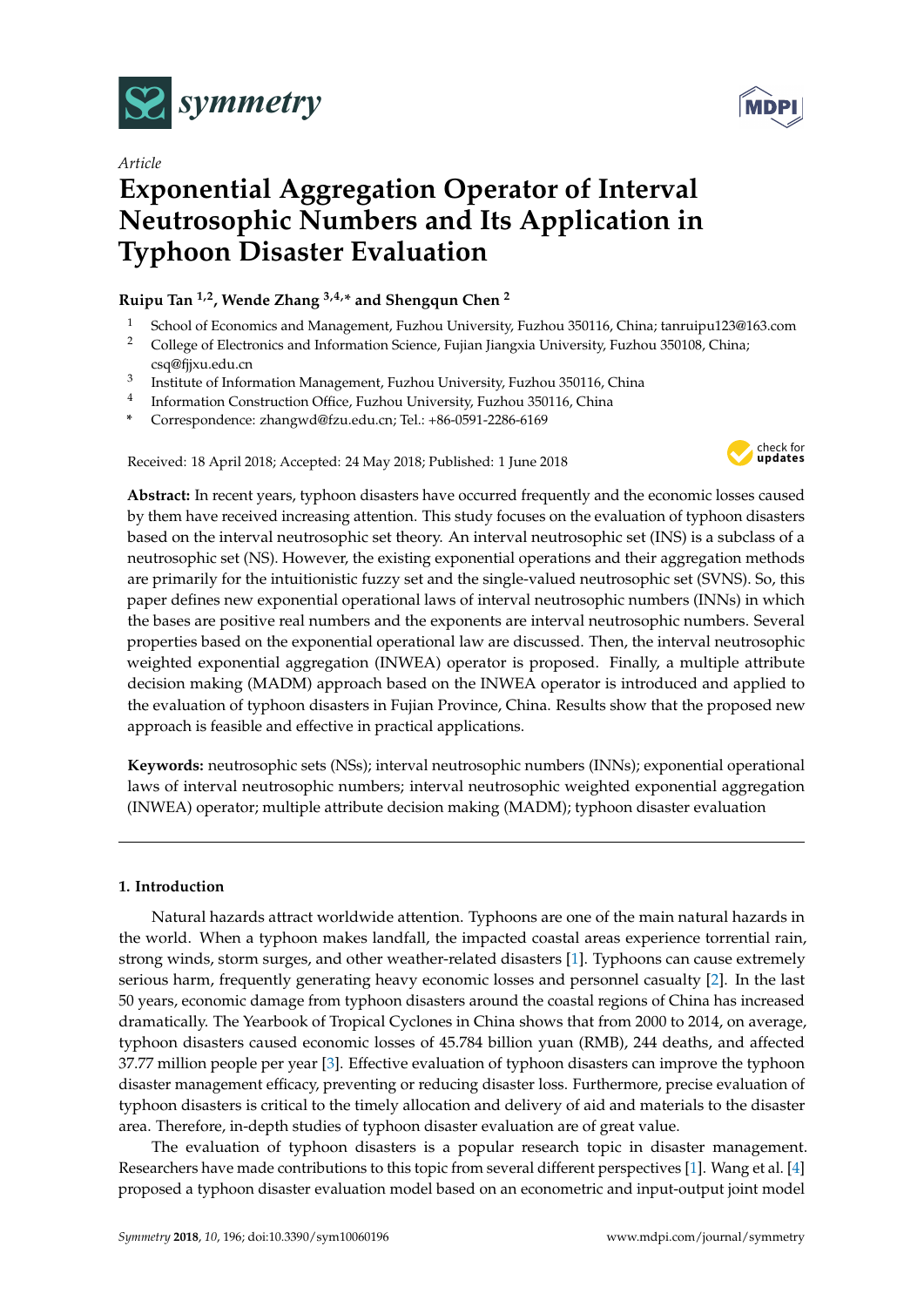to evaluate the direct and indirect economic loss caused by typhoon disasters for related industrial departments. Zhang et al. [\[5\]](#page-19-4) proposed a typhoon disaster evaluation model for the rubber plantations of Hainan Island which is based on extension theory. Lou et al. [\[6\]](#page-19-5) adopted a back-propagation neural network method to evaluate typhoon disasters, and a real case in Zhejiang Province of China was studied in detail. Lu et al. [\[7\]](#page-19-6) used the multi-dimensional linear dependence model to evaluate typhoon disaster losses in China. Yu et al. [\[1\]](#page-19-0) and Lin [\[8\]](#page-19-7) asserted that establishing a decision support system is crucial to improving data analysis capabilities for decision makers.

Since the influencing factors of the typhoon disasters are completely hard to describe accurately, the typhoon disasters may include economic loss and environmental damage. Taking economic loss for example, it includes many aspects such as the building's collapse, the number and extent of damage to housing, and the affected local economic conditions [\[1\]](#page-19-0). Therefore, it is impossible to describe the economic loss precisely because the estimation is based on incomplete and indeterminate data. Therefore, fuzzy set (FS) and intuitionistic fuzzy set (IFS) have been used for typhoon disaster assessment in recent years. Li et al. [\[9\]](#page-19-8) proposed evaluating typhoon disasters with a method that applied an extension of the Technique for Order of Preference by Similarity to Ideal Solution (TOPSIS) method with intuitionistic fuzzy theory. Ma [\[10\]](#page-19-9) proposed a fuzzy synthetic evaluation model for typhoon disasters. Chen et al. [\[11\]](#page-19-10) provided an evaluation model based on a discrete Hopfield neural network. Yu et al. [\[1\]](#page-19-0) studied typhoon disaster evaluation in Zhejiang Province, China, using new generalized intuitionistic fuzzy aggregation operators. He [\[12\]](#page-19-11) proposed a typhoon disaster assessment method based on Dombi hesitant fuzzy information aggregation operators. However, this review reveals that the application of the neutrosophic sets theory in typhoon disaster assessment has yet to be examined. We believe that neutrosophic sets (NSs) offer a powerful technique to enhance typhoon disaster assessment.

Neutrosophic sets can express and handle incomplete, indeterminant, and inconsistent information. NSs were originally defined by Smarandache [\[13](#page-19-12)[,14\]](#page-19-13), who added an independent indeterminacy-membership on the basis of IFS. Neutrosophic sets are a generalization of set theories including the classic set, the fuzzy set [\[15\]](#page-19-14) and the intuitionistic fuzzy set [\[16\]](#page-19-15). Neutrosophic sets are characterized by a truth-membership function (T), an indeterminacy-function (I), and a falsity-membership function (F). This theory is very important in many application areas because indeterminacy is quantified explicitly and the three primary functions are all independent. Since Smarandache's initial proposal of NSs in 1998, the concept has attracted broad attention and achieved several successful implementations. For example, Wang et al. [\[17\]](#page-19-16) proposed single-valued neutrosophic sets (SVNSs), a type of NS. Ye [\[18\]](#page-19-17) introduced simplified neutrosophic sets (SNSs) and defined the operational laws of SNSs, as well as some aggregation operators. Wang et al. [\[19\]](#page-20-0) and Peng et al. [\[20\]](#page-20-1) defined multi-valued neutrosophic sets and the multi-valued neutrosophic number, as well as proposing the application of the TODIM (a Portuguese acronym of interactive and multi-criteria decision making) method in a multi-valued neutrosophic number environment. Wang et al. [\[21\]](#page-20-2) proposed interval neutrosophic sets (INSs) along with their set-theoretic operators and Zhang et al. [\[22\]](#page-20-3) proposed an improved weighted correlation coefficient measure for INSs for use in multi-criteria decision making. Ye [\[23\]](#page-20-4) offered neutrosophic hesitant fuzzy sets with single-valued neutrosophic sets. Tian et al. [\[24\]](#page-20-5) defined simplified neutrosophic linguistic sets, which combine the concepts of simplified neutrosophic sets and linguistic term sets, and have enabled great progress in describing linguistic information. Biswas [\[25\]](#page-20-6) and Ye [\[26\]](#page-20-7) defined the trapezoidal fuzzy neutrosophic number, and applied it to multi-criteria decision making. Deli [\[27\]](#page-20-8) defined the interval valued neutrosophic soft set (ivn-soft set), which is a combination of an interval valued neutrosophic set and a soft set, and then applied the concept as a decision making method. Broumi et al. [\[28–](#page-20-9)[30\]](#page-20-10) combined the neutrosophic sets and graph theory to introduce various types of neutrosophic graphs.

When Smarandache proposed the concept of NSs [\[13\]](#page-19-12), he also introduced some basic NS operations rules. Ye [\[16\]](#page-19-15) defined some basic operations of simplified neutrosophic sets. Wang et al. [\[21\]](#page-20-2) defined some basic operations of interval neutrosophic sets, including "containment", "complement",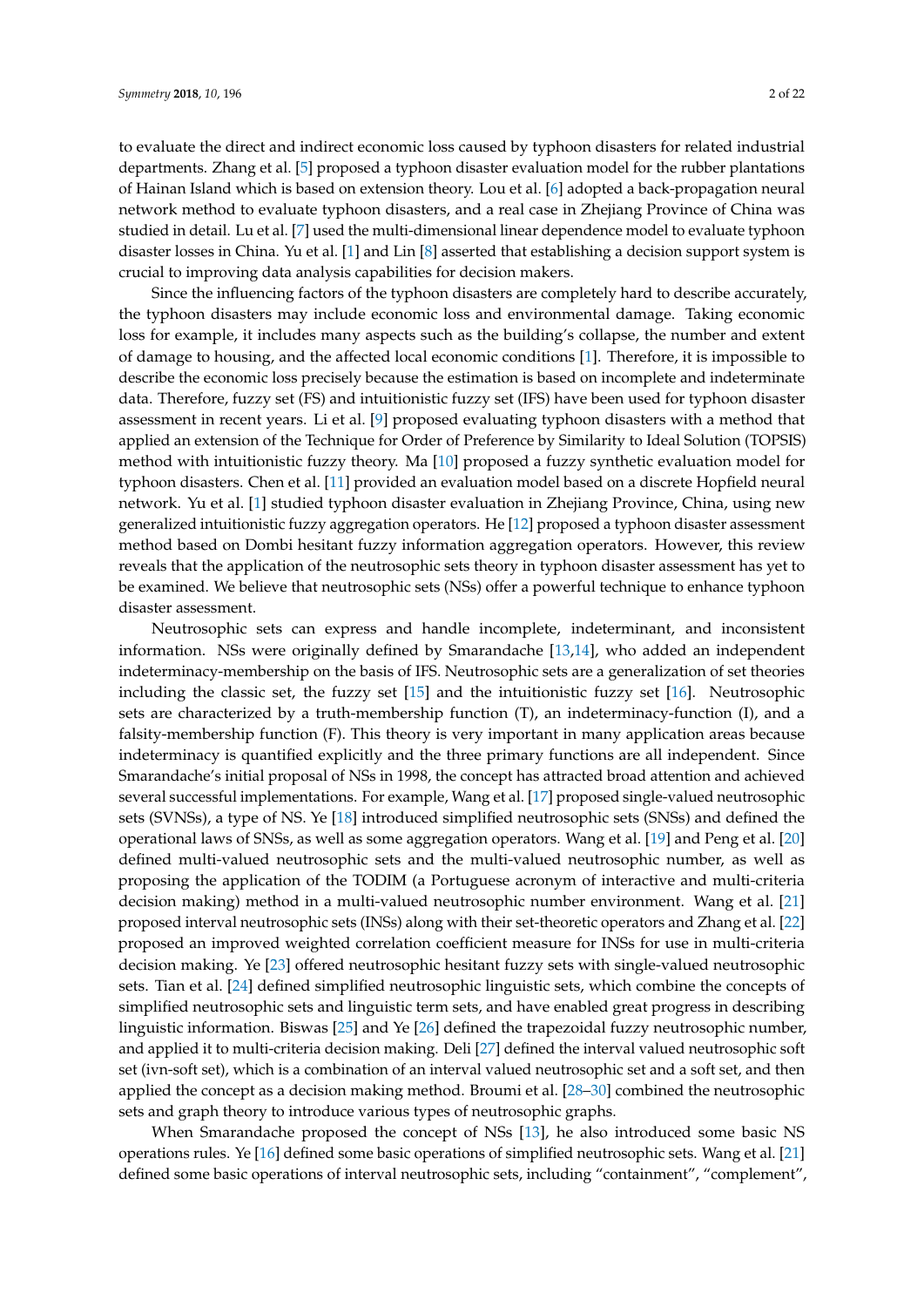"intersection", "union", "difference", "addition", "Scalar multiplication" and "Scalar division". Based on these operations, Liu et al. [\[31\]](#page-20-11) proposed a simplified neutrosophic correlated averaging (SNCA) operator and a simplified neutrosophic correlated geometric (SNCG) operator for multiple attribute group decision making. Ye [\[32\]](#page-20-12) and Zhang et al. [\[33\]](#page-20-13) introduced interval neutrosophic number ordered weighted aggregation operators, the interval neutrosophic number weighted averaging (INNWA) operator, and the interval neutrosophic number weighted geometric (INNWG) operator for multi-criteria decision making. Liu et al. [\[34\]](#page-20-14) proposed a single-valued neutrosophic normalized weighted Bonferroni mean (SVNNWBM) operator and analyzed its properties. Ye [\[35\]](#page-20-15) proposed interval neutrosophic uncertain linguistic variables, and further proposed the interval neutrosophic uncertain linguistic weighted arithmetic averaging (INULWAA) and the interval neutrosophic uncertain linguistic weighted arithmetic averaging (INULWGA) operator. Peng et al. [\[36\]](#page-20-16) introduced multi-valued neutrosophic sets (MVNSs) and proposed the multi-valued neutrosophic power weighted average (MVNPWA) operator and the multi-valued neutrosophic power weighted geometric (MVNPWG) operator. A trapezoidal neutrosophic number weighted arithmetic averaging (TNNWAA) operator and a trapezoidal neutrosophic number weighted geometric averaging (TNNWGA) operator have also been proposed and applied to multiple attribute decision making (MADM) with trapezoidal neutrosophic numbers [\[26\]](#page-20-7). Tan et al. [\[37\]](#page-20-17) proposed the trapezoidal fuzzy neutrosophic number ordered weighted arithmetic averaging (TFNNOWAA) operator and the trapezoidal fuzzy neutrosophic number hybrid weighted arithmetic averaging (TFNNHWAA) operator for multiple attribute group decision making. Sahin [\[38\]](#page-20-18) proposed generalized prioritized weighted aggregation operators, including the normal neutrosophic generalized prioritized weighted averaging (NNGPWA) operator and the normal neutrosophic generalized prioritized weighted geometric (NNGPWG) operator for normal neutrosophic multiple attribute decision making.

As the study of the NS theory has expanded in both depth and scope, effective aggregation and handling of neutrosophic number information have become increasingly imperative. In response, many techniques for aggregating neutrosophic number information have been developed [\[18,](#page-19-17)[26,](#page-20-7)[31–](#page-20-11)[38\]](#page-20-18). However, an important operational law is lacking, we are unable to handle information aggregation in which the bases are positive real numbers and the exponents are neutrosophic numbers. For example, when decision makers determine the attribute importance under a complex decision environment, the attribute weights are characterized by incompleteness, uncertainty, and inconsistency, while the attribute values are real numbers. In the existing literature about exponential operational laws and exponential aggregation operator, Gou et al. [\[39\]](#page-20-19) introduced a new exponential operational law about intuitionistic fuzzy numbers (IFNs), in which the bases are positive real numbers and the exponents are IFNs. Gou et al. [\[40\]](#page-20-20) defined exponential operational laws of interval intuitionistic fuzzy numbers (IIFNs), in which the bases are positive real numbers and the exponents are IFNs. Lu et al. [\[41\]](#page-20-21) defined new exponential operations of single-valued neutrosophic numbers (NNs), in which the bases are positive real numbers, and the exponents are single-valued NNs. In addition, they also proposed the single-valued neutrosophic weighted exponential aggregation (SVNWEA) operator and the SVNWEA operator-based decision making method. Sahin [\[42\]](#page-21-0) proposed two new operational laws in which the bases are positive real numbers and interval numbers, respectively; the exponents in both operational laws are simplified neutrosophic numbers (SNNs), and they introduce the simplified neutrosophic weighted exponential aggregation (SNWEA) operator and the dual simplified neutrosophic weighted exponential aggregation (DSNWEA) operator for multi-criteria decision making. Unfortunately, to date, the exponential operational laws and exponential aggregation operators of interval neutrosophic numbers are absent. This is what we need to do. In order to perfect the existing neutrosophic aggregation methods, we suggest the development of exponential operational laws of interval neutrosophic numbers (INNs) and a corresponding interval neutrosophic aggregation method, inspired by the exponential operational law of IIFNs and its aggregation method [\[40\]](#page-20-20). In this paper, we first define new exponential operation laws of interval neutrosophic numbers (INNs), in which the bases are positive real numbers and the exponents are interval neutrosophic numbers. Several properties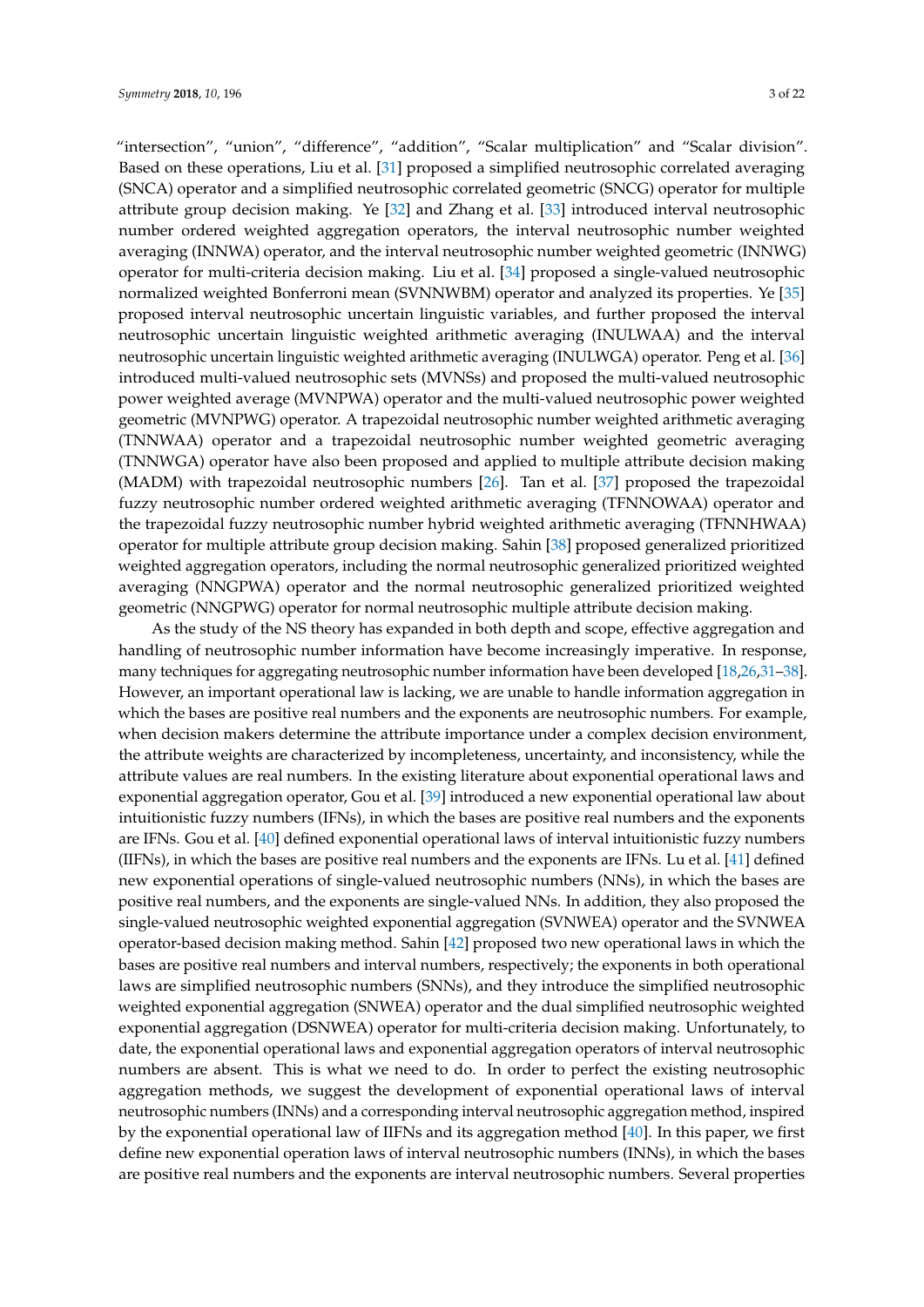based on the exponential operational laws are discussed. Then, an interval neutrosophic weighted exponential aggregation (INWEA) operator is proposed. Additionally, a MADM method based on the INWEA operator is also proposed. In the MADM problem, the attribute values in the decision matrix are expressed as positive real numbers and the attribute weights are expressed as INNs. Although traditional aggregation operators of INNs cannot address the above decision problem, the proposed exponential aggregation operators of INNs can effectively resolve this issue.

The remainder of this paper is organized as follows: Section [2](#page-3-0) briefly introduces some basic definitions dealing with NSs, INSs and so on. Section [3](#page-5-0) proposes the exponential operational laws of INSs and INNs, and discusses their desirable properties in detail. Moreover, this paper defines an interval neutrosophic exponential aggregation operator, called an interval neutrosophic weighted exponential aggregation (INWEA) operator, and investigates its properties in Section [4.](#page-10-0) After that, a MADM method based on the INWEA operator is given in Section [5.](#page-14-0) Section [6](#page-14-1) uses a typhoon disaster evaluation example to illustrate the applicability of the exponential operational laws and the information aggregation method proposed in Sections [3](#page-5-0) and [4.](#page-10-0) Finally, in Section [7,](#page-18-0) the conclusions are drawn.

#### <span id="page-3-0"></span>**2. Preliminaries**

In this section, we review some basic concepts related to neutrosophic sets, single-valued neutrosophic sets, and interval neutrosophic sets. We will also introduce the operational rules.

**Definition 1 [\[13\]](#page-19-12).** *Let X be a space of points (objects), with a generic element in X denoted by x. A neutrosophic set (NS) A in X is characterized by a truth-membership function TA(x), an indeterminacy-membership function IA(x), and a falsity-membership function FA(x). The function TA(x), IA(x) and FA(x) are real standard or nonstandard subsets of*  $]0^-, 1^+[$  *, i.e.,*  $T_A(x): X \to [0^-, 1^+[$ ,  $I_A(x): X \to [0^-, 1^+[$ , *and*  $F_A(x): X → ]0^-, 1^+[$ . *Therefore, the sum of*  $T_A(x)$ ,  $I_A(x)$  and  $F_A(x)$  satisfies the condition 0<sup>−</sup> ≤ sup $T_A(x)$  + sup $I_A(x)$  + sup $F_A(x)$  ≤ 3<sup>+</sup>.

**Definition 2 [\[21\]](#page-20-2).** *Let X be a space of point (objects) with generic elements in X denoted by x*. *An interval neutrosophic set (INS) A in X is characterized by a truth-membership function* $T_{\tilde{A}}(x)$ ,<br>an indeterminent membership function  $\tilde{I}_i(x)$ , and a fability membership function  $\tilde{I}_i(x)$ . Then an *an indeterminacy-membership function*  $I_{\tilde{A}}(x)$ , and a falsity-membership function  $F_{\tilde{A}}(x)$ . There are  $T_{\tilde{A}}(x)$ ,  $\tilde{L}_{\tilde{A}}(x)$ ,  $\tilde{L}_{\tilde{A}}(x)$ ,  $\tilde{L}_{\tilde{A}}(x)$ ,  $\tilde{L}_{\tilde{A}}(x)$ ,  $\tilde{L}_{\tilde{A}}(x)$  $\widehat{I}_{\widetilde{A}}(x)$ ,  $\widehat{F}_{\widetilde{A}}(x) \subseteq [0,1]$  *for each point x in X. Thus, an INS A can be denoted by* 

$$
\begin{aligned}\n\widetilde{A} &= \{ < x, \widetilde{T}_{\widetilde{A}}(x), \widetilde{I}_{\widetilde{A}}(x), \widetilde{F}_{\widetilde{A}}(x) > |x \in X\} \\
&= \{ < x, [\inf T_{\widetilde{A}}(x), \sup T_{\widetilde{A}}(x)], [\inf I_{\widetilde{A}}(x), \sup I_{\widetilde{A}}(x)], [\inf F_{\widetilde{A}}(x), \sup F_{\widetilde{A}}(x)] > |x \in X\}.\n\end{aligned}\n\tag{1}
$$

Then, the sum of  $\tilde{T}_{\tilde{A}}(x)$ ,  $\tilde{I}_{\tilde{A}}(x)$ , and  $\tilde{F}_{\tilde{A}}(x)$  satisfies the condition of  $0 \le \sup \tilde{T}_{\tilde{A}}(x) + \sup \tilde{I}_{\tilde{A}}(x) + \frac{1}{2}$  $\sup F_{\tilde{A}}(x) \leq 3.$ 

For convenience, we can use  $a = \langle [T^L, T^U] , [I^L, I^U] , [F^L, F^U] \rangle$  to represent an interval neutrosophic number (INN) in an INS.

**Definition 3 [\[33\]](#page-20-13).** Let  $a_1 = \langle [T_1^L, T_1^U], [I_1^L, I_1^U], [F_1^L, F_1^U] \rangle$  and  $a_2 = \langle [T_2^L, T_2^U], [I_2^L, I_2^U], [F_2^L, F_2^U] \rangle$  be *two INNs and λ* > 0*. Then, the operational rules are defined as follows:*

1. 
$$
a_1 \oplus a_2 = \langle \left[T_1^L + T_2^L - T_1^L \cdot T_2^L, T_1^U + T_2^U - T_1^U \cdot T_2^U\right], \left[I_1^L \cdot I_2^L, I_1^U \cdot I_2^U\right], \left[F_1^L \cdot F_2^L, F_1^U \cdot F_2^U\right] \rangle
$$
;

2. 
$$
a_1 \otimes a_2 = \langle \left[ T_1^L \cdot T_2^L, T_1^U \cdot T_2^U \right], \left[ I_1^L + I_2^L - I_1^L \cdot I_2^L, I_1^U + I_2^U - I_1^U \cdot I_2^U \right], \left[ F_1^L + F_2^L - F_1^L \cdot F_2^L, F_1^U + F_2^U - I_1^U \cdot I_2^U \right], \left[ F_1^L + F_2^L - F_1^L \cdot F_2^L, F_1^U + F_2^U - F_1^U \cdot I_2^U \right],
$$
  
\n3.  $\lambda a_1 = \langle \left[ 1 - (1 - T_1^L)^{\lambda}, 1 - (1 - T_1^U)^{\lambda} \right], \left[ (I_1^L)^{\lambda}, (I_1^U)^{\lambda} \right], \left[ (F_1^L)^{\lambda}, (F_1^U)^{\lambda} \right] \rangle$ ;

4. 
$$
a_1^{\lambda} = \left\langle \left[ (T_1^L)^{\lambda}, (T_1^U)^{\lambda} \right], \left[ 1 - (1 - I_1^L)^{\lambda}, 1 - (1 - I_1^U)^{\lambda} \right], \left[ 1 - (1 - F_1^L)^{\lambda}, 1 - (1 - F_1^U)^{\lambda} \right] \right\rangle.
$$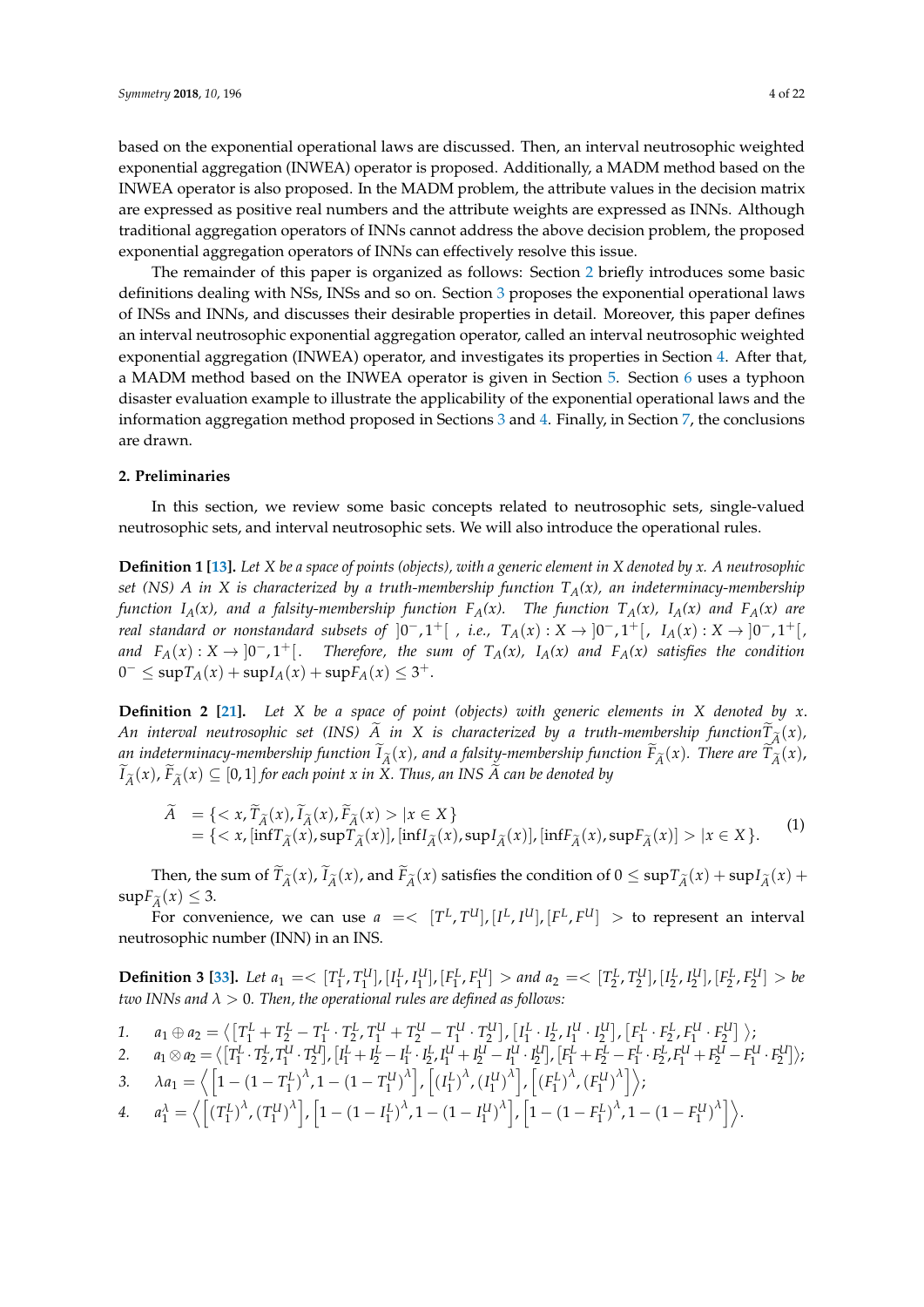Furthermore, for any three INNs  $a_1 = \langle [T_1^L, T_1^U], [I_1^L, I_1^U], [F_1^L, F_1^U] \rangle$ ,  $a_2 = \langle [T_2^L, T_2^U], [I_2^L, I_2^U], [F_2^L, F_2^U] \rangle$  $a_3 = \langle [T_3^L, T_3^U], [I_3^L, I_3^U], [F_3^L, F_3^U] > \text{and any real numbers } \lambda, \lambda_1 > 0, \lambda_2 > 0$ , then, there are the following properties:

- 1.  $a_1 \oplus a_2 = a_2 \oplus a_1;$
- 2.  $a_1 \otimes a_2 = a_2 \otimes a_1;$
- 3.  $\lambda(a_1 \oplus a_2) = \lambda a_2 \oplus \lambda a_1;$
- 4.  $(a_1 \otimes a_2)^{\lambda} = a_1^{\lambda} \oplus a_2^{\lambda}$ ;
- 5.  $\lambda_1 a_1 + \lambda_2 a_1 = (\lambda_1 + \lambda_2)a_1;$
- 6. *a*  $\lambda_1 \otimes a \lambda_2 = a^{(\lambda_1 + \lambda_2)}$ ;
- 7.  $(a_1 \oplus a_2) \oplus a_3 = a_1 \oplus (a_2 \oplus a_3);$
- 8.  $(a_1 \otimes a_2) \otimes a_3 = a_1 \otimes (a_2 \otimes a_3).$

**Definition 4 [\[43\]](#page-21-1).** Let  $a = \langle [T^L, T^U], [I^L, I^U], [F^L, F^U] \rangle$  be an INN, a score function S of an *interval neutrosophic value, based on the truth-membership degree, indeterminacy-membership degree, and falsity-membership degree is defined by*

$$
S(a) = \frac{2 + T^{L} + T^{U} - 2I^{L} - 2I^{U} - F^{L} - F^{U}}{4}
$$
\n(2)

*where*  $S(a) \in [-1, 1]$ .

**Definition 5.** Let  $a = \begin{bmatrix} T^L, T^U, [I^L, I^U], [F^L, F^U] \end{bmatrix}$  be an INN. Then an accuracy function A of *an interval neutrosophic value, based on the truth-membership degree, indeterminacy-membership degree, and falsity-membership degree is defined by*

$$
A(a) = \frac{1}{2} \Big( T^{L} + T^{U} - I^{U} \Big( 1 - T^{U} \Big) - I^{L} \Big( 1 - T^{L} \Big) - F^{U} \Big( 1 - I^{L} \Big) - F^{L} \Big( 1 - I^{U} \Big) \Big), \tag{3}
$$

*where*  $A(a) \in [-1, 1]$ .

**Definition 6.** Let  $a_1 = \langle [T_1^L, T_1^U], [I_1^L, I_1^U], [F_1^L, F_1^U] \rangle$ , and  $a_2 = \langle [T_2^L, T_2^U], [I_2^L, I_2^U], [F_2^L, F_2^U] \rangle$  be two *INNs, then the ranking method is defined by*

- *1. If*  $S(a_1) > S(a_2)$ , then  $a_1 > a_2$ ;
- 2. *If*  $S(a_1) = S(a_2)$ , and then  $A(a_1) = A(a_2)$ , then  $a_1 > a_2$ .

**Definition 7** [\[33\]](#page-20-13). Let  $a_j$ ( $j = 1, 2, \cdots, n$ ) be a collection of INNs, and  $\omega = (\omega_1, \omega_2, \cdots, \omega_n)^T$  be the weight *vector of*  $a_j$ ( $j = 1, 2, \cdots, n$ ), with  $\omega_j \in [0, 1]$ , and  $\sum_{i=1}^{n}$  $\sum_{j=1}$   $\omega_j = 1$ *. Then the interval neutrosophic number weighted averaging (INNWA) operator of dimension n is defined by*

$$
INNWA(a_1, a_2, \cdots, a_n) = \omega_1 a_1 + \omega_2 a_2 + \cdots + \omega_n a_n = \sum_{j=1}^n \omega_j a_j
$$
  
=  $\left[1 - \prod_{j=1}^n (1 - T_j^L)^{\omega_j}, 1 - \prod_{j=1}^n (1 - T_j^U)^{\omega_j}\right], \left[\prod_{j=1}^n (I_j^L)^{\omega_j}, \prod_{j=1}^n (I_j^U)^{\omega_j}\right], \left[\prod_{j=1}^n (F_j^L)^{\omega_j}, \prod_{j=1}^n (F_j^U)^{\omega_j}\right] > .$  (4)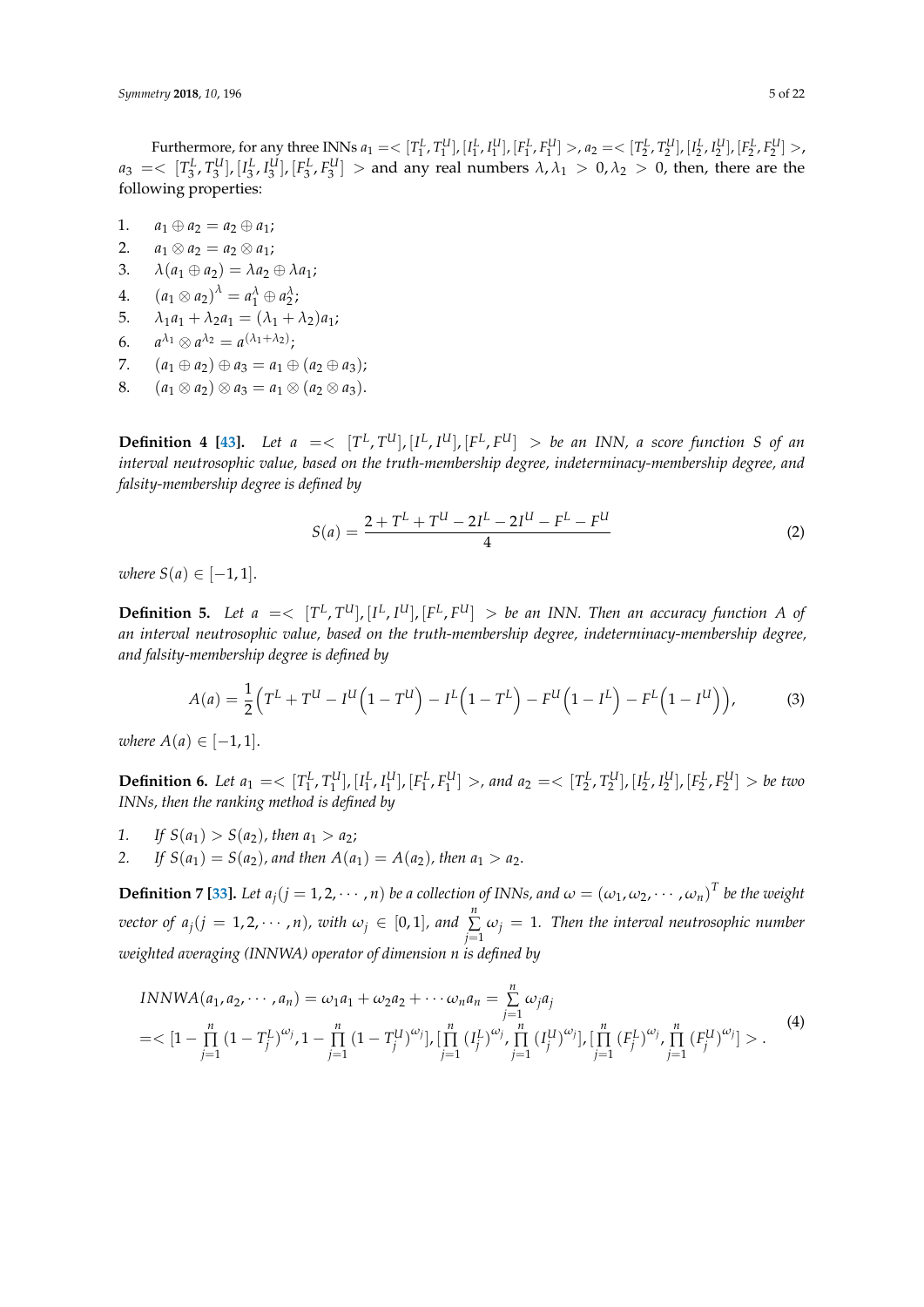**Definition 8 [\[33\]](#page-20-13).** Let  $a_j$  ( $j = 1, 2, \cdots, n$ ) be a collection of INNs, and  $\omega = (\omega_1, \omega_2, \cdots, \omega_n)^T$  be the weight *vector of*  $a_j$ ( $j = 1, 2, \cdots, n$ ), with  $\omega_j \in [0, 1]$ , and  $\sum_{i=1}^{n}$  $\sum_{j=1} \omega_j = 1$ *. Then the interval neutrosophic number weighted geometric (INNWG) operator of dimension n is defined by*

$$
INNWG(a_1, a_2, \cdots, a_n) = a_1^{\omega_1} \otimes a_2^{\omega_2} \otimes \cdots a_n^{\omega_n} = \prod_{j=1}^n a_j^{\omega_j}
$$
  
=
$$
\left[ \prod_{j=1}^n (T_j^L)^{\omega_j}, \prod_{j=1}^n (T_j^U)^{\omega_j} \right], [1 - \prod_{j=1}^n (1 - I_j^L)^{\omega_j}, 1 - \prod_{j=1}^n (1 - I_j^U)^{\omega_j}], [1 - \prod_{j=1}^n (1 - F_j^L)^{\omega_j}, 1 - \prod_{j=1}^n (1 - F_j^U)^{\omega_j}] > .
$$

$$
(5)
$$

#### <span id="page-5-0"></span>**3. The Exponential Operational Laws of INSs and INNs**

As a supplement, we define the new exponential operational laws about INSs and INNs, respectively, in which the bases are positive real numbers and the exponents are INSs or INNs.

Lu and Ye [\[41\]](#page-20-21) introduced the exponential operations of SVNSs as follows:

**Definition 9 [\[41\]](#page-20-21).** Let  $A = \{ \langle x, T_A(x), I_A(x), F_A(x) \rangle | x \in U \}$  be a SVNS in a universe of discourse X. *Then an exponential operational law of the SVNS A is defined as*

$$
\lambda^{A} = \begin{cases} \left\{ \left\langle x, \lambda^{1-T_{A}(x)}, 1 - \lambda^{I_{A}(x)}, 1 - \lambda^{F_{A}(x)} \right\rangle | x \in X \right\}, & \lambda \in (0,1), \\ \left\{ \left\langle x, \left(\frac{1}{\lambda}\right)^{1-T_{A}(x)}, 1 - \left(\frac{1}{\lambda}\right)^{I_{A}(x)}, 1 - \left(\frac{1}{\lambda}\right)^{F_{A}(x)} \right\rangle | x \in X \right\}, & \lambda \ge 1. \end{cases}
$$
(6)

Based on Definition 3, we obtain the exponential operational laws for INSs:

**Definition 10.** Let X be a fixed set,  $A = \{ \langle x, T_{\tilde{A}}(x), I_{\tilde{A}}(x), F_{\tilde{A}}(x) > | x \in X \}$  be an INS, then we can define *the exponential operational law of INSs as:*

$$
\lambda^{\tilde{A}} = \begin{cases}\n\left\{\left\langle x, \left[\lambda^{1-\inf T_{\tilde{A}}(x), \lambda^{1-\sup T_{\tilde{A}}(x)}\right], \left[1-\lambda^{\inf I_{\tilde{A}}(x), 1-\lambda^{\sup I_{\tilde{A}}(x)}\right], \left[1-\lambda^{\inf T_{\tilde{A}}(x), 1-\lambda^{\sup I_{\tilde{A}}(x)}\right], \left[1-\lambda^{\inf T_{\tilde{A}}(x), 1-\lambda^{\sup T_{\tilde{A}}(x)}\right]\right\rangle, \left[1-\left(\frac{1}{\lambda}\right)^{\sup I_{\tilde{A}}(x)}\right], \\
\left[\lambda \in (0, 1), \left[\lambda \in (0, 1)\right] \right] \times \left[\lambda \in (0, 1), \left[\lambda \in (0, 1)\right] \right] \times \left[1-\left(\frac{1}{\lambda}\right)^{\sup I_{\tilde{A}}(x), \left[1-\left(\frac{1}{\lambda}\right)^{\sup I_{\tilde{A}}(x)}\right], \left[1-\left(\frac{1}{\lambda}\right)^{\sup I_{\tilde{A}}(x)}\right], \left[1-\left(\frac{1}{\lambda}\right)^{\sup I_{\tilde{A}}(x)}\right]\right\rangle, \\
\left[1-\left(\frac{1}{\lambda}\right)^{\sup I_{\tilde{A}}(x), \left[1-\left(\frac{1}{\lambda}\right)^{\sup I_{\tilde{A}}(x)}\right], \left[1-\left(\frac{1}{\lambda}\right)^{\sup I_{\tilde{A}}(x), \left[1-\left(\frac{1}{\lambda}\right)^{\sup I_{\tilde{A}}(x)}\right], \left[1-\left(\frac{1}{\lambda}\right)^{\sup I_{\tilde{A}}(x)}\right], \left[1-\left(\frac{1}{\lambda}\right)^{\sup I_{\tilde{A}}(x)}\right], \\
\left[\lambda \in (0, 1), \left[\lambda \in (0, 1)\right] \right] \times \left[\lambda \in (0, 1)\right] \times \left[\lambda \in (0, 1)\right] \times \left[1-\left(\frac{1}{\lambda}\right)^{\sup I_{\tilde{A}}(x), \left[1-\left(\frac{1}{\lambda}\right)^{\sup I_{\tilde{A}}(x)}\right], \left[1-\left(\frac{1}{\lambda}\right)^{\sup I_{\tilde{A}}(x)}\right], \
$$

**Theorem 1.** *The value of*  $\lambda^A$  *is an INS*.

#### **Proof.**

- (1) Let  $\lambda \in (0,1)$ , and  $A = \{ \langle x, T_{\tilde{A}}(x), I_{\tilde{A}}(x) \rangle | x \in X \}$  be an INS, where  $T_{\tilde{A}}(x) \subseteq [0,1]$ ,<br> $\tilde{L}(x) \subseteq [0,1]$  and  $\tilde{L}(x) \subseteq [0,1]$  and the spatial probability  $0 \leq \sup T_{\tilde{A}}(x)$  and  $L(x) \leq 2$  $\widehat{I}_{\widetilde{A}}(x) \subseteq [0,1]$  and  $\widehat{I}_{\widetilde{A}}(x) \subseteq [0,1]$  with the condition:  $0 \leq \sup T_{\widetilde{A}}(x) + \sup I_{\widetilde{A}}(x) + \sup I_{\widetilde{A}}(x) \leq 3.$ So we can get  $\left[\lambda^{1-\inf T_{\tilde{A}}(x)}, \lambda^{1-\sup T_{\tilde{A}}(x)}\right] \subseteq [0,1], \left[1-\lambda^{\inf I_{\tilde{A}}(x)}, 1-\lambda^{\sup I_{\tilde{A}}(x)}\right] \subseteq [0,1]$  and  $\left[1 - \lambda^{\inf F_{\tilde{A}}(x)}, 1 - \lambda^{\sup F_{\tilde{A}}(x)}\right] \subseteq [0, 1].$  Then, we get  $0 \leq \lambda^{1-\sup T_{\tilde{A}}(x)} + 1 - \lambda^{\sup T_{\tilde{A}}(x)} + 1 \lambda^{\sup F_{\widetilde{A}}(x)} \leq 3$ . So  $\lambda^{\widetilde{A}}$  is an INS.
- (2) Let  $\lambda \in (0,1)$ , and  $0 \leq \frac{1}{\lambda} \leq 1$ , it is easy to proof that  $\lambda^A$  is an INS.

Combining (1) and (2), it follows that the value of  $\lambda^A$  is an INS. Similarly, we propose an operational law for an INN.

**Definition 11.** Let  $a = \langle T^L, T^U, [I^L, I^U], [F^L, F^U] \rangle$  be an INN, then the exponential operational law of the *INN a is defined as follows:*

$$
\lambda^{a} = \begin{cases} \left\langle \left[ \lambda^{1-T^{L}}, \lambda^{1-T^{U}} \right], \left[ 1 - \lambda^{I^{L}}, 1 - \lambda^{I^{U}} \right], \left[ 1 - \lambda^{F^{L}}, 1 - \lambda^{F^{U}} \right] \right\rangle, & \lambda \in (0,1), \\ \left\langle \left[ \left( \frac{1}{\lambda} \right)^{1-T^{L}}, \left( \frac{1}{\lambda} \right)^{1-T^{U}} \right], \left[ 1 - \left( \frac{1}{\lambda} \right)^{I^{L}}, 1 - \left( \frac{1}{\lambda} \right)^{I^{U}} \right], \left[ 1 - \left( \frac{1}{\lambda} \right)^{F^{L}}, 1 - \left( \frac{1}{\lambda} \right)^{F^{U}} \right] \right\rangle, & \lambda \ge 1. \end{cases}
$$
(8)

It is obvious that  $\lambda^a$  is also an INN. Let us consider the following example.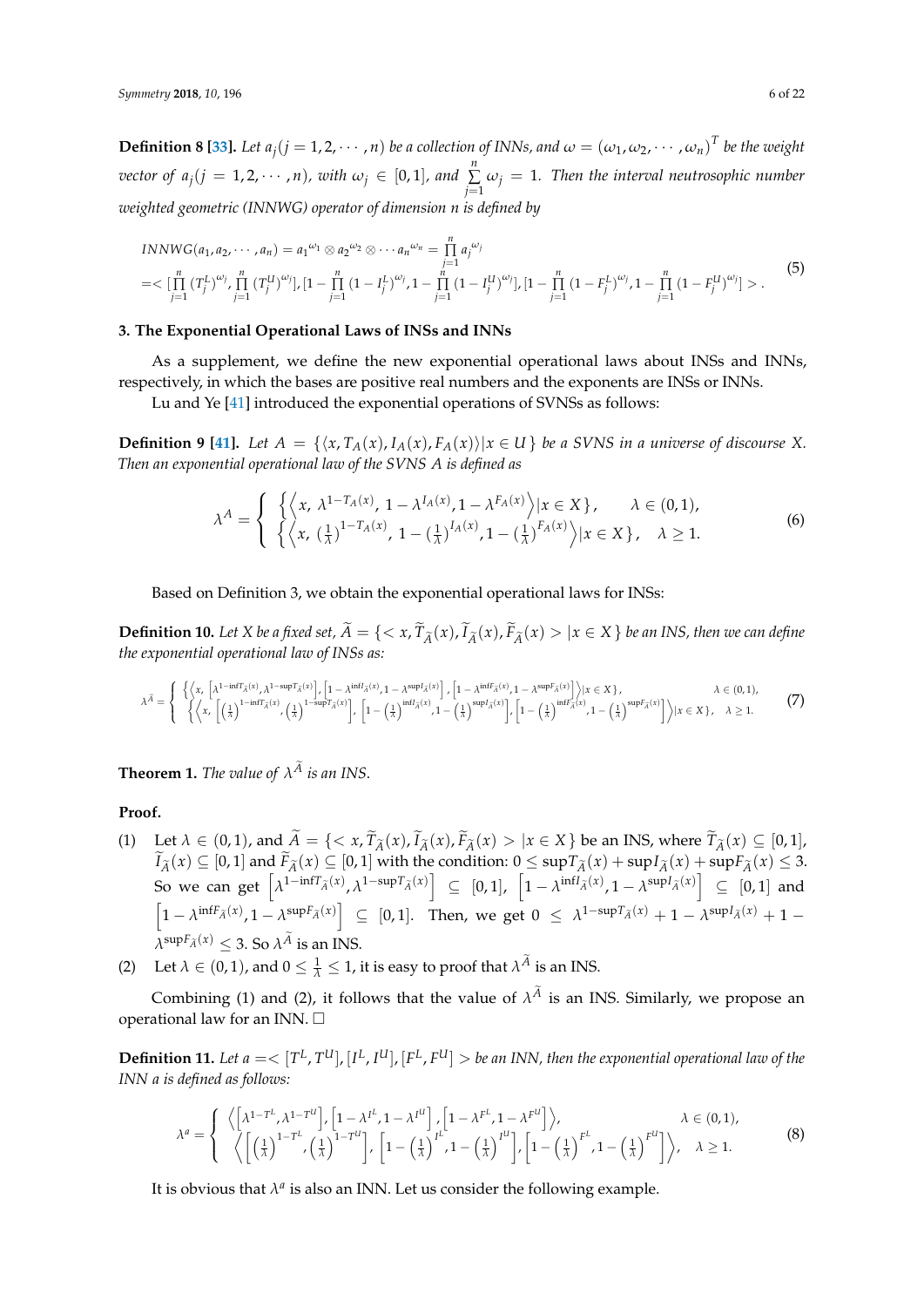**Example 1.** Let  $a = \langle [0.4, 0.6], [0.1, 0.3], [0.2, 0.4] \rangle$  be an INN, and  $\lambda_1 = 0.3$  and  $\lambda_2 = 2$  are two real *numbers. Then, according to Definition 11, we obtain*

$$
\lambda_1^a = 0.3^{(0.4,0.6), [0.1,0.3], [0.2,0.4]} = \langle [0.3^{1-0.4}, 0.3^{1-0.6}], [1-0.3^{0.1}, 1-0.3^{0.3}], [1-0.3^{0.2}, 1-0.3^{0.4}] \rangle
$$
  
\n
$$
= \langle [0.3^{0.6}, 0.3^{0.4}], [1-0.3^{0.1}, 1-0.3^{0.3}], [1-0.3^{0.2}, 1-0.3^{0.4}] \rangle
$$
  
\n
$$
= \langle [0.4856, 0.6178], [0.1134, 0.3032], [0.2140, 0.3822] \rangle.
$$
  
\n
$$
\lambda_2^a = 2^{(0.4,0.6], [0.1,0.3], [0.2,0.4]} = \langle [(\frac{1}{2})^{1-0.4}, (\frac{1}{2})^{1-0.6}], [1-(\frac{1}{2})^{0.1}, 1-(\frac{1}{2})^{0.3}], [1-(\frac{1}{2})^{0.2}, 1-(\frac{1}{2})^{0.4}] \rangle
$$
  
\n
$$
= \langle [0.5^{0.6}, 0.5^{0.4}], [1-0.5^{0.1}, 1-0.5^{0.3}], [1-0.5^{0.2}, 1-0.5^{0.4}] \rangle
$$

 $= \langle [0.6598, 0.7579], [0.0670, 0.1877], [0.1294, 0.2421]\rangle.$ 

Here, when  $T^L=T^U$ ,  $I^L=I^U$  and  $F^L=F^U$ , the exponential operational law for INNs is equal to the exponential operational law of SVNNs [\[41\]](#page-20-21). When  $0^- \leq T^U + I^U + F^U \leq 1$ , the exponential operational law for INNs is equivalent to the exponential operational law of IIFNs [\[40\]](#page-20-20). When  $T^L=T^U$ ,  $I^L = I^U$ ,  $F^L = F^U$  and  $0^- \leq T^U + I^U + F^U \leq 1$ , the exponential operational law for INSs is equivalent to the exponential operational law of IFNs [\[39\]](#page-20-19). So the exponential operational laws of INNs defined by us is a more generalized representation, and the exponential operational laws of SVNNs, IIFNs and IFNs are special cases.

Next, we investigate some basic properties of the exponential operational laws of INNs. We notice that when  $\lambda \in (0,1)$ , the operational process and the form of  $\lambda^a$  are similar to the case when  $\lambda \geq 1$ . So, below we only discuss the case when  $\lambda \in (0,1)$ .

**Theorem 2.** Let 
$$
a_i = \langle [T_i^L, T_i^U], [I_i^L, I_i^U], [F_i^L, F_i^U] \rangle
$$
  $(i = 1, 2)$  be two INNs,  $\lambda \in (0, 1)$ , then

- $\lambda^{a_1} \oplus \lambda^{a_2} = \lambda^{a_2} \oplus \lambda^{a_1};$
- $\lambda^{a_1} \otimes \lambda^{a_2} = \lambda^{a_2} \otimes \lambda^{a_1}.$

**Proof.** By Definition 3 and Definition 11, we have

$$
\lambda^{a_1} \oplus \lambda^{a_2} = \left\langle \begin{bmatrix} \lambda^{1-T_1^L}, \lambda^{1-T_1^U} \end{bmatrix}, \begin{bmatrix} 1 - \lambda^{I_1^L}, 1 - \lambda^{I_1^U} \end{bmatrix}, \begin{bmatrix} 1 - \lambda^{F_1^L}, 1 - \lambda^{F_1^U} \end{bmatrix} \right\rangle \oplus \left\langle \begin{bmatrix} \lambda^{1-T_2^L}, \lambda^{1-T_2^U} \end{bmatrix}, \begin{bmatrix} 1 - \lambda^{I_2^L}, 1 - \lambda^{I_2^U} \end{bmatrix}, \begin{bmatrix} 1 - \lambda^{F_2^L}, 1 - \lambda^{F_2^U} \end{bmatrix} \right\rangle
$$
\n
$$
= \left\langle \begin{bmatrix} \lambda^{1-T_1^L} + \lambda^{1-T_2^L} - \lambda^{1-T_1^L} \cdot \lambda^{1-T_2^L}, \lambda^{1-T_1^U} + \lambda^{1-T_2^U} - \lambda^{1-T_1^U} \cdot \lambda^{1-T_2^U} \end{bmatrix}, \begin{bmatrix} \left( 1 - \lambda^{F_2^L} \right) \cdot \left( 1 - \lambda^{F_2^L} \right), \left( 1 - \lambda^{F_2^U} \right) \end{bmatrix} \right\rangle
$$
\n
$$
= \lambda^{a_2} \oplus \lambda^{a_1}.
$$
\n
$$
\lambda^{a_1} \otimes \lambda^{a_2} = \left\langle \begin{bmatrix} \lambda^{1-T_1^L}, \lambda^{1-T_1^U} \end{bmatrix}, \begin{bmatrix} 1 - \lambda^{I_1^L} \end{bmatrix}, \begin{bmatrix} 1 - \lambda^{F_1^L}, 1 - \lambda^{F_1^U} \end{bmatrix} \right\rangle \oplus \left\langle \begin{bmatrix} \lambda^{1-T_2^L}, \lambda^{1-T_2^U} \end{bmatrix}, \begin{bmatrix} 1 - \lambda^{F_2^L}, 1 - \lambda^{F_2^U} \end{bmatrix} \right\rangle
$$
\n
$$
= \left\langle \begin{bmatrix} \lambda^{1-T_1^L}, \lambda^{1-T_1^U} \end{bmatrix}, \begin{bmatrix} 1 - \lambda^{I_1^L}, 1 - \lambda^{I_1^U} \end{bmatrix}, \begin{bmatrix} 1 - \lambda
$$

**Theorem 3.** Let  $a_i = \langle [T_i^L, T_i^U], [I_i^L, I_i^U], [F_i^L, F_i^U] \rangle$   $(i = 1, 2, 3)$  be three INNs,  $\lambda \in (0, 1)$ , then

 $(1)$   $(\lambda^{a_1} \oplus \lambda^{a_2}) \oplus \lambda^{a_3} = \lambda^{a_1} \oplus (\lambda^{a_2} \oplus \lambda^{a_3});$ 

(2)  $(\lambda^{a_1} \otimes \lambda^{a_2}) \otimes \lambda^{a_3} = \lambda^{a_1} \otimes (\lambda^{a_2} \otimes \lambda^{a_3}).$ 

**Proof.** By Definition 3 and Definition 11, we have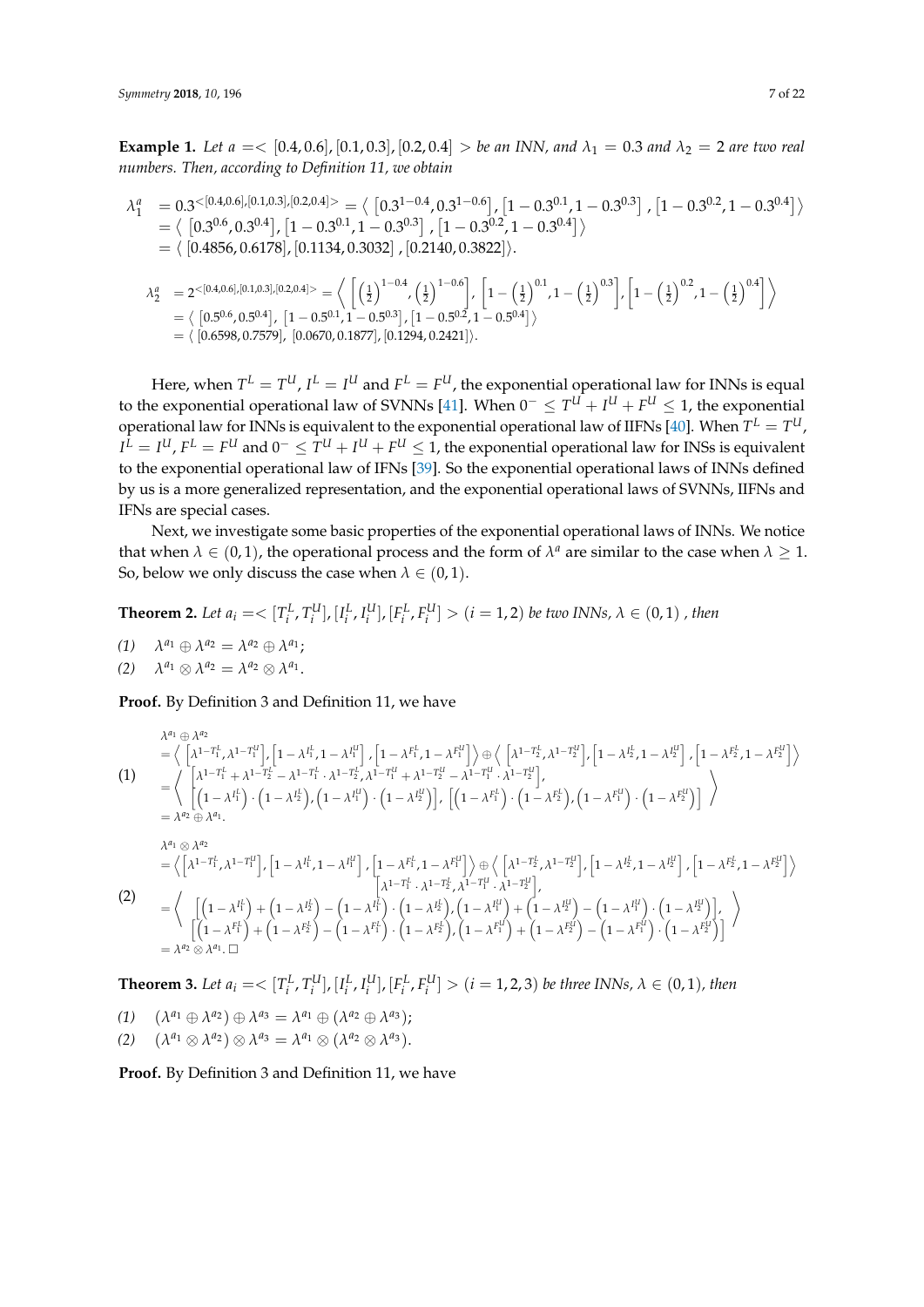$$
(A^{a} \oplus A^{a}) \otimes A^{b} = 0
$$
\n
$$
= \left\{ \begin{pmatrix} 1 & -1 & + \\ 1 & -1 & + \\ 1 & -1 & + \end{pmatrix} \cdot \begin{pmatrix} 1 & -1 & + \\ 1 & -1 & + \end{pmatrix} \cdot \begin{pmatrix} 1 & -1 & + \\ 1 & -1 & + \end{pmatrix} \cdot \begin{pmatrix} 1 & -1 & + \\ 1 & -1 & + \end{pmatrix} \cdot \begin{pmatrix} 1 & -1 & + \\ 1 & -1 & + \end{pmatrix} \cdot \begin{pmatrix} 1 & -1 & + \\ 1 & -1 & + \end{pmatrix} \cdot \begin{pmatrix} 1 & -1 & + \\ 1 & -1 & + \end{pmatrix} \cdot \begin{pmatrix} 1 & -1 & + \\ 1 & -1 & + \end{pmatrix} \cdot \begin{pmatrix} 1 & -1 & + \\ 1 & -1 & + \end{pmatrix} \cdot \begin{pmatrix} 1 & -1 & + \\ 1 & -1 & + \end{pmatrix} \cdot \begin{pmatrix} 1 & -1 & + \\ 1 & -1 & + \end{pmatrix} \cdot \begin{pmatrix} 1 & -1 & + \\ 1 & -1 & + \end{pmatrix} \cdot \begin{pmatrix} 1 & -1 & + \\ 1 & -1 & + \end{pmatrix} \cdot \begin{pmatrix} 1 & -1 & + \\ 1 & -1 & + \end{pmatrix} \cdot \begin{pmatrix} 1 & -1 & + \\ 1 & -1 & + \end{pmatrix} \cdot \begin{pmatrix} 1 & -1 & + \\ 1 & -1 & + \end{pmatrix} \cdot \begin{pmatrix} 1 & -1 & + \\ 1 & -1 & + \end{pmatrix} \cdot \begin{pmatrix} 1 & -1 & + \\ 1 & -1 & + \end{pmatrix} \cdot \begin{pmatrix} 1 & -1 & + \\ 1 & -1 & + \end{pmatrix} \cdot \begin{pmatrix} 1 & -1 & + \\ 1 & -1 & + \end{pmatrix} \cdot \begin{pmatrix} 1 & -1 & + \\ 1 & -1 & + \end{pmatrix} \cdot \begin{pmatrix} 1 & -1 & + \\ 1 & -1 & + \end{pmatrix} \cdot \begin{pmatrix} 1 & -1 & + \\ 1 & -1 & + \end{pmatrix} \cdot \begin{pmatrix} 1 & -1 & + \\ 1 & -1 & + \end{pmatrix} \cdot \begin{pmatrix} 1 & -1 & + \\ 1 & -1
$$

**Theorem 4.** Let  $a = \langle [T^L, T^U], [I^L, I^U], [F^L, F^U] \rangle$  and  $a_i = \langle [T_i^L, T_i^U], [I_i^L, I_i^U], [F_i^L, F_i^U] \rangle$   $(i = 1, 2)$  be *three INNs,*  $\lambda \in (0, 1)$ ,  $k, k_1, k_2 > 0$ , then

- $k(\lambda^{a_1} \oplus \lambda^{a_2}) = k\lambda^{a_1} \oplus k\lambda^{a_2};$
- $(2)$   $(\lambda^{a_1} \otimes \lambda^{a_2})^k = (\lambda^{a_2})^k \otimes (\lambda^{a_1})^k;$
- (3)  $k_1 \lambda^a \oplus k_2 \lambda^a = (k_1 + k_2) \lambda^a;$
- *(4)*  $(\lambda^a)^{k_1} \otimes (\lambda^a)^{k_2} = (\lambda^a)^{k_1+k_2};$
- (5)  $(\lambda_1)^a \otimes (\lambda_2)^a = (\lambda_1 \lambda_2)^a$ .

# **Proof.** By Definition 3 and Definition 11, we have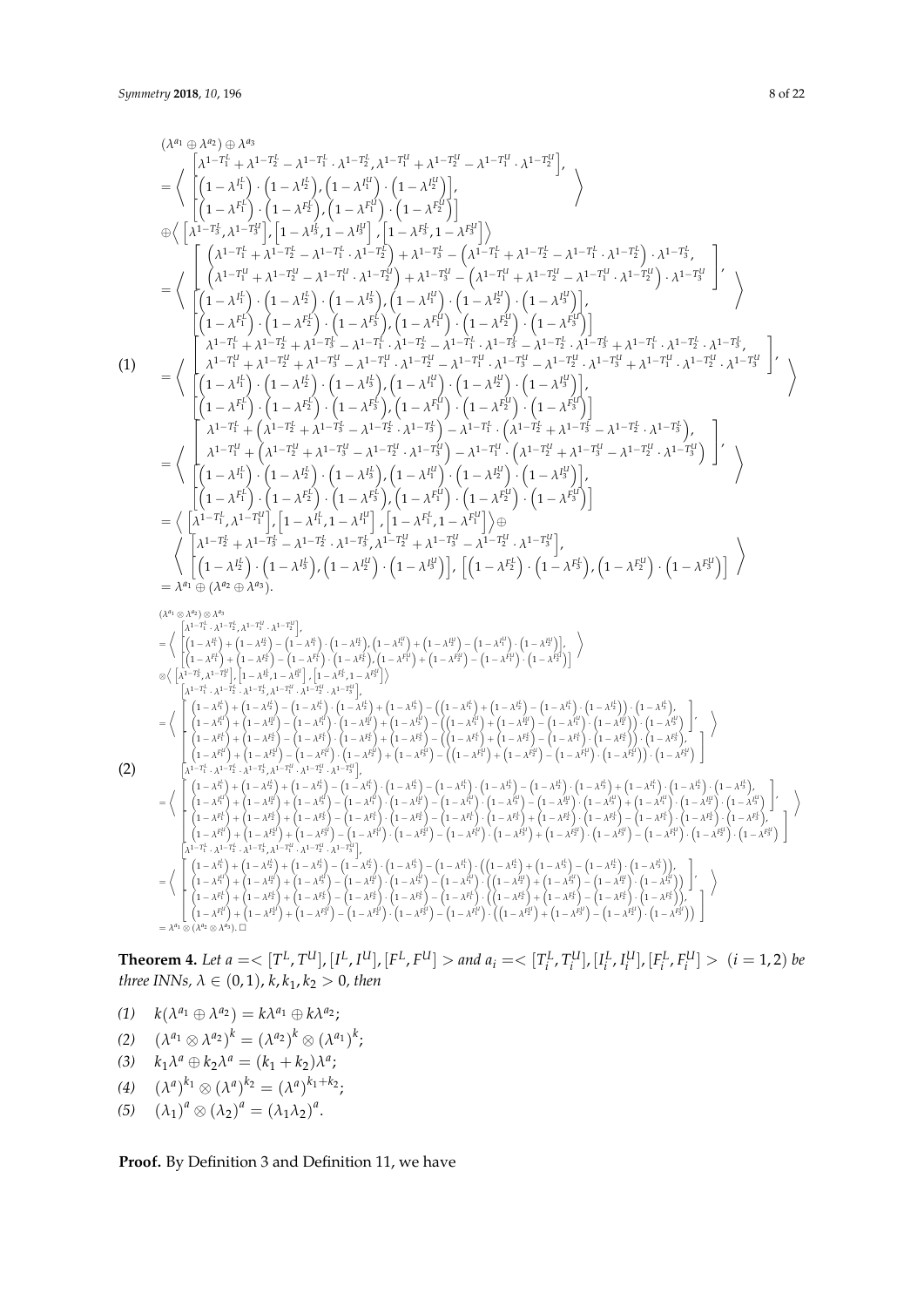(2)

(3)

$$
k(\lambda^{a_1} \oplus \lambda^{a_2})
$$
\n
$$
= k \Bigg\{ \begin{bmatrix} \lambda^{1-T_1^L} + \lambda^{1-T_2^L} - \lambda^{1-T_1^L} \cdot \lambda^{1-T_2^L} \lambda^{1-T_1^L} + \lambda^{1-T_2^L} - \lambda^{1-T_1^L} \cdot \lambda^{1-T_2^L} \end{bmatrix}, \left[ (1 - \lambda^{I_1^L}) \cdot (1 - \lambda^{I_2^L}) \cdot (1 - \lambda^{I_1^L}) \cdot (1 - \lambda^{I_2^L}) \right] \Bigg\} \Bigg\}
$$
\n
$$
= \Bigg\{ \begin{bmatrix} 1 - \left(1 - (\lambda^{1-T_1^L} + \lambda^{1-T_2^L} - \lambda^{1-T_1^L} \cdot \lambda^{1-T_2^L}) \lambda^{1-T_2^L} - \lambda^{1-T_1^L} \cdot \lambda^{1-T_2^L} \right) \lambda^{1} - \left(1 - (\lambda^{1-T_1^L} + \lambda^{1-T_2^L} - \lambda^{1-T_1^L} \cdot \lambda^{1-T_2^L}) \right) \lambda^{1} \end{bmatrix},
$$
\n
$$
= \Bigg\{ \begin{bmatrix} 1 - \left(1 - (\lambda^{1-T_1^L} + \lambda^{1-T_2^L} - \lambda^{1-T_1^L} \cdot \lambda^{1-T_2^L}) \right) \lambda^{1} - \left(1 - (\lambda^{1-T_1^L} + \lambda^{1-T_2^L} - \lambda^{1-T_1^L} \cdot \lambda^{1-T_2^L}) \right) \lambda^{1} \cdot \left[ ((1 - \lambda^{I_1^L}) \cdot (1 - \lambda^{I_2^L}) \right) \lambda^{1} \cdot \left[ ((1 - \lambda^{I_1^L}) \cdot (1 - \lambda^{I_2^L}) \cdot \lambda^{1} \cdot \lambda^{1-T_2^L} \cdot \lambda^{1-T_2^L} \cdot \lambda^{1-T_2^L} \cdot \lambda^{1-T_2^L} \cdot \lambda^{1-T_2^L} \right] \lambda^{1} \Bigg\} \Bigg\}
$$
\n
$$
= \Bigg\{ \left[ 1 - (1 - \lambda^{1-T_1^L}) \lambda^{1} - (1 - \lambda^{1-T_1^L}) \lambda^{1} \right] \cdot \left[ ((1 - \lambda^{I_1^L}) \lambda^{
$$

$$
(\lambda^{a_1} \otimes \lambda^{a_2})^k
$$
\n
$$
= \left\langle \begin{array}{l} \begin{pmatrix} \lambda^{1-T_1^L} \cdot \lambda^{1-T_2^L} \cdot \lambda^{1-T_1^L} \cdot \lambda^{1-T_2^L} \end{pmatrix}, \begin{pmatrix} 1-\lambda^{I_1^L} \end{pmatrix}, \begin{pmatrix} 1-\lambda^{I_1^L} \end{pmatrix}, \begin{pmatrix} 1-\lambda^{I_1^L} \end{pmatrix}, \begin{pmatrix} 1-\lambda^{I_1^L} \end{pmatrix}, \begin{pmatrix} 1-\lambda^{I_1^L} \end{pmatrix}, \begin{pmatrix} 1-\lambda^{I_1^L} \end{pmatrix}, \begin{pmatrix} 1-\lambda^{I_1^L} \end{pmatrix}, \begin{pmatrix} 1-\lambda^{I_1^L} \end{pmatrix}, \begin{pmatrix} 1-\lambda^{I_1^L} \end{pmatrix}, \begin{pmatrix} 1-\lambda^{I_1^L} \end{pmatrix}, \begin{pmatrix} 1-\lambda^{I_1^L} \end{pmatrix}, \begin{pmatrix} 1-\lambda^{I_1^L} \end{pmatrix}, \begin{pmatrix} 1-\lambda^{I_1^L} \end{pmatrix}, \begin{pmatrix} 1-\lambda^{I_1^L} \end{pmatrix}, \begin{pmatrix} 1-\lambda^{I_1^L} \end{pmatrix}, \begin{pmatrix} 1-\lambda^{I_1^L} \end{pmatrix}, \begin{pmatrix} 1-\lambda^{I_1^L} \end{pmatrix}, \begin{pmatrix} 1-\lambda^{I_1^L} \end{pmatrix}, \begin{pmatrix} 1-\lambda^{I_1^L} \end{pmatrix}, \begin{pmatrix} 1-\lambda^{I_1^L} \end{pmatrix}, \begin{pmatrix} 1-\lambda^{I_1^L} \end{pmatrix}, \begin{pmatrix} 1-\lambda^{I_1^L} \end{pmatrix}, \begin{pmatrix} 1-\lambda^{I_1^L} \end{pmatrix}, \begin{pmatrix} 1-\lambda^{I_1^L} \end{pmatrix}, \begin{pmatrix} 1-\lambda^{I_1^L} \end{pmatrix}, \begin{pmatrix} 1-\lambda^{I_1^L} \end{pmatrix}, \begin{pmatrix} 1-\lambda^{I_1^L} \end{pmatrix}, \begin{pmatrix} 1-\lambda^{I_1^L} \end{pmatrix}, \begin{pmatrix} 1-\lambda^{I_1^L
$$

$$
k_{1}\lambda^{a} \oplus k_{2}\lambda^{a}
$$
\n
$$
= k_{1}\left\langle \left[ \lambda^{1-T^{L}}, \lambda^{1-T^{U}} \right], \left[ 1 - \lambda^{I^{L}}, 1 - \lambda^{I^{U}} \right], \left[ 1 - \lambda^{F^{L}}, 1 - \lambda^{F^{U}} \right] \right\rangle
$$
\n
$$
\oplus k_{2}\left\langle \left[ \lambda^{1-T^{L}}, \lambda^{1-T^{U}} \right], \left[ 1 - \lambda^{I^{L}}, 1 - \lambda^{I^{U}} \right], \left[ 1 - \lambda^{F^{L}}, 1 - \lambda^{F^{U}} \right] \right\rangle
$$
\n
$$
= \left\langle \left[ 1 - (1 - \lambda^{1-T^{L}})^{k_{1}}, 1 - (1 - \lambda^{1-T^{U}})^{k_{1}} \right], \left[ (1 - \lambda^{I^{L}})^{k_{1}}, (1 - \lambda^{I^{U}})^{k_{1}} \right], \left[ (1 - \lambda^{F^{L}})^{k_{1}}, (1 - \lambda^{F^{U}})^{k_{1}} \right] \right\rangle
$$
\n
$$
\oplus \left\langle \left[ 1 - (1 - \lambda^{1-T^{L}})^{k_{2}}, 1 - (1 - \lambda^{1-T^{L}})^{k_{2}} \right], \left[ (1 - \lambda^{I^{L}})^{k_{2}}, (1 - \lambda^{I^{U}})^{k_{2}} \right], \left[ (1 - \lambda^{F^{L}})^{k_{2}}, (1 - \lambda^{F^{U}})^{k_{2}} \right] \right\rangle
$$
\n
$$
= \left\langle \left[ 1 - (1 - \lambda^{1-T^{L}})^{k_{1}} + 1 - (1 - \lambda^{1-T^{L}})^{k_{2}} - \left( 1 - (1 - \lambda^{1-T^{L}})^{k_{1}} \right) \cdot \left( 1 - (1 - \lambda^{1-T^{L}})^{k_{2}} \right) \right], \left[ (1 - (\lambda^{F^{L}})^{k_{1}}, (1 - \lambda^{F^{U}})^{k_{2}} \right] \right\rangle
$$
\n
$$
= \left\langle \left[ (1 - \lambda^{I^{L}})^{k_{1}} \cdot (1 - \lambda^{I^{L}})^{k_{2}}, (1 - \lambda^{I^{U}})^{k_{1}} \cdot (1 - \lambda^{I^{U}})^{k_{2}} \right], \left[ (1 - \lambda^{F^{L}})^{k_{
$$

 $\left\langle \right\rangle$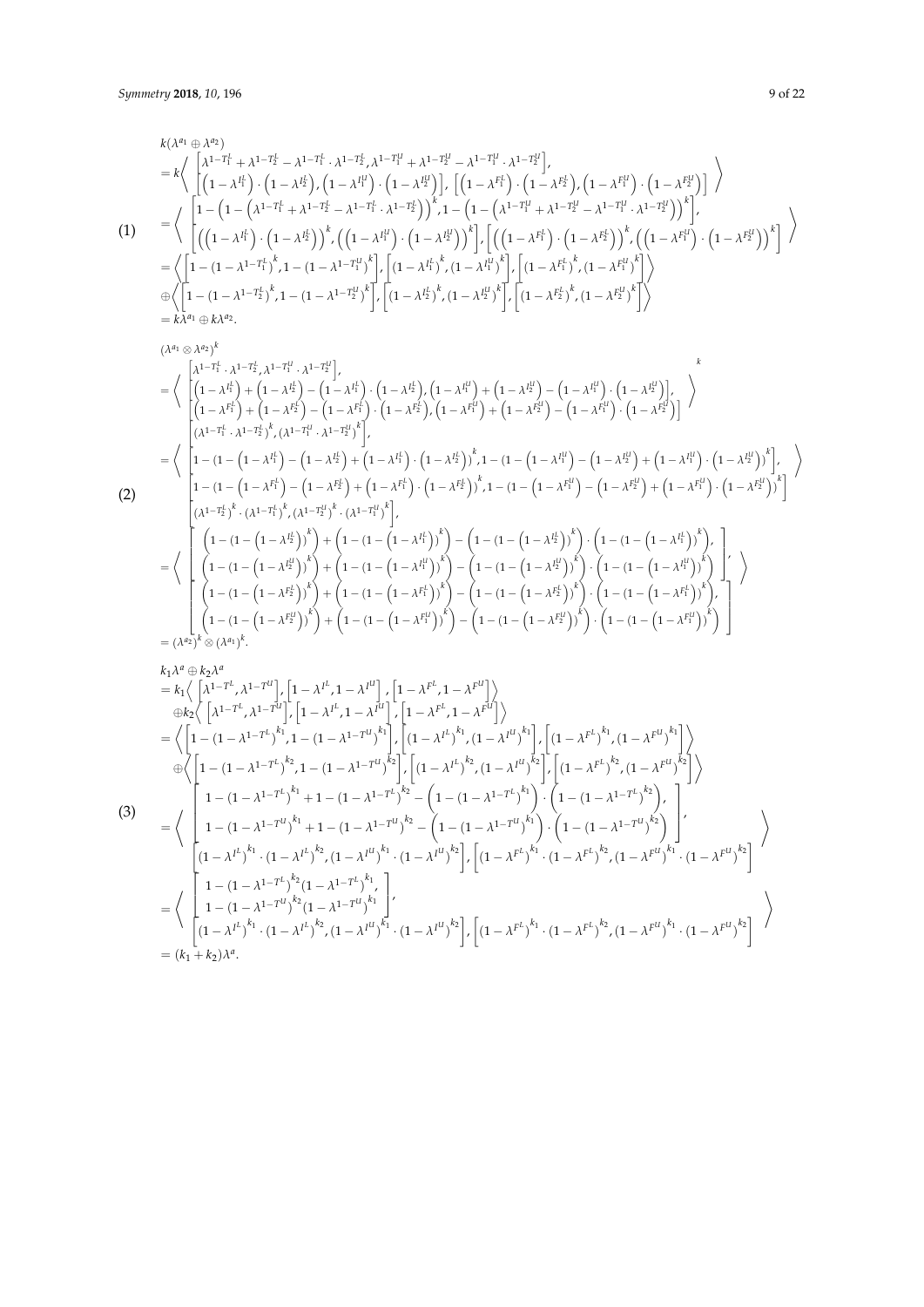$$
(A^a)^{k_1} \otimes (\lambda^{a})^{k_2}
$$
\n
$$
\begin{aligned}\n&= \left\langle \left[ \lambda^{1-t^k}, \lambda^{1-t^l} \right], \left[ 1 - \lambda^{1^k}, 1 - \lambda^{1^l} \right], \left[ 1 - \lambda^{F^k}, 1 - \lambda^{F^l} \right] \right\rangle^{k_1} \\
&= \left\langle \left[ \lambda^{1-t^k}, \lambda^{1-t^l} \right], \left[ 1 - \lambda^{1^k}, 1 - \lambda^{1^l} \right], \left[ 1 - \lambda^{F^k}, 1 - \lambda^{F^l} \right] \right\rangle^{k_2} \\
&= \left\langle \left[ (\lambda^{1-t^k})^{k_1}, (\lambda^{1-t^l})^{k_1} \right], \left[ 1 - (1 - (1 - \lambda^{1^l}))^{k_1}, 1 - (1 - (1 - \lambda^{1^l}))^{k_1} \right], \left[ 1 - (1 - (1 - \lambda^{1^l}))^{k_1}, 1 - (1 - (1 - \lambda^{1^l}))^{k_1} \right\rangle^{k_2} \\
&= \left\langle \left[ (\lambda^{1-t^l})^{k_1}, (\lambda^{1-t^l})^{k_2}, (\lambda^{1-t^l})^{k_1}, (\lambda^{1-t^l})^{k_2} \right], \left[ 1 - (1 - (1 - \lambda^{1^l}))^{k_2} \right], \left[ 1 - (1 - (1 - \lambda^{1^l}))^{k_2} \right], \left[ 1 - (1 - (1 - \lambda^{1^l}))^{k_2} \right], \left[ 1 - (1 - (1 - \lambda^{1^l}))^{k_2} \right] \right\rangle^{k_2} \\
&= \left\langle \left[ 1 - (1 - (1 - \lambda^{1-t}))^{k_1} + 1 - (1 - (1 - \lambda^{1-t}))^{k_2} - (1 - (1 - (1 - \lambda^{1-t}))^{k_1}) \right] \cdot \left( 1 - (1 - (1 - (\lambda^{1-t}))^{k_2} \right) \right\rangle^{k_2} \\
&= \left\langle \left[ 1 - (1 - (1 - \lambda^{1-t}))^{k_1} + 1 - (1 - (1 - \lambda^{1-t}))^{k_2} - (1 - (1 - (1 - \lambda^{1-t}))^{k_1}) \right] \cdot \left( 1 - (1 - (1 - \lambda^{1-t}))^{k_2} \right) \right\rangle^{k
$$

**Theorem 5.** Let  $a = \langle T^L, T^U, [I^L, I^U], [F^L, F^U] \rangle$  be an INN. If  $\lambda_1 \geq \lambda_2$ , then one can obtain  $(\lambda_1)^a \geq (\lambda_2)^a$  for  $\lambda_1, \lambda_2 \in (0, 1)$ , and  $(\lambda_1)^a \leq (\lambda_2)^a$  for  $\lambda_1, \lambda_2 \geq 1$ .

**Proof.** When  $\lambda_1 \geq \lambda_2$  and  $\lambda_1, \lambda_2 \in (0, 1)$ , based on Definition 11, we can obtain

$$
(\lambda_1)^a = \left\langle \begin{bmatrix} \lambda_1^{1-T^L}, \lambda_1^{1-T^U} \\ \lambda_2^{1-T^L}, \lambda_2^{1-T^U} \end{bmatrix}, \begin{bmatrix} 1 - \lambda_1^{I^L}, 1 - \lambda_1^{I^U} \\ 1 - \lambda_2^{I^L}, 1 - \lambda_2^{I^U} \end{bmatrix}, \begin{bmatrix} 1 - \lambda_1^{F^L}, 1 - \lambda_1^{F^U} \\ 1 - \lambda_2^{F^L}, 1 - \lambda_2^{F^U} \end{bmatrix} \right\rangle,
$$

Since  $\lambda_1 \geq \lambda_2$ , then  $\lambda_1^{1-T^L} \geq \lambda_2^{1-T^L}$  $\lambda_1^{1-T^L}, \lambda_1^{1-T^U} \geq \lambda_2^{1-T^U}$  $\lambda_1^{1-T^{U}}$ , and  $1 - \lambda_1^{I^L} \leq 1 - \lambda_2^{I^L}$  $\lambda_1^{I^L}$ , 1 –  $\lambda_1^{I^U} \leq 1 - \lambda_2^{I^U}$  $\frac{1}{2}$ , and  $1 - \lambda_1^{F^L} \ge 1 - \lambda_2^{F^L}$  $2\frac{F^L}{2}$ , 1 –  $\lambda_1^{F^U} \ge 1 - \lambda_2^{F^U}$  $\frac{1}{2}$ .

$$
S((\lambda_1)^a) = \frac{2 + \lambda_1^{1 - T^L} + \lambda_1^{1 - T^L} - 2(1 - \lambda_1^{L^L}) - 2(1 - \lambda_1^{L^L}) - (1 - \lambda_1^{L^L}) - (1 - \lambda_1^{L^L})}{4}
$$
  
\n
$$
= \frac{\lambda_1^{1 - T^L} + \lambda_1^{1 - T^L} + 2\lambda_1^{L^L} + 2\lambda_1^{L^L} + \lambda_1^{L^L} + \lambda_1^{L^L} - 4}{4},
$$
  
\n
$$
S((\lambda_2)^a) = \frac{2 + \lambda_2^{1 - T^L} + \lambda_2^{1 - T^L} - 2(1 - \lambda_2^{L^L}) - 2(1 - \lambda_2^{L^L}) - (1 - \lambda_2^{L^L}) - (1 - \lambda_2^{L^L})}{4}
$$
  
\n
$$
= \frac{\lambda_2^{1 - T^L} + \lambda_2^{1 - T^L} + 2\lambda_2^{L^L} + 2\lambda_2^{L^L} + \lambda_2^{L^L} + \lambda_2^{L^L} - 4}{4},
$$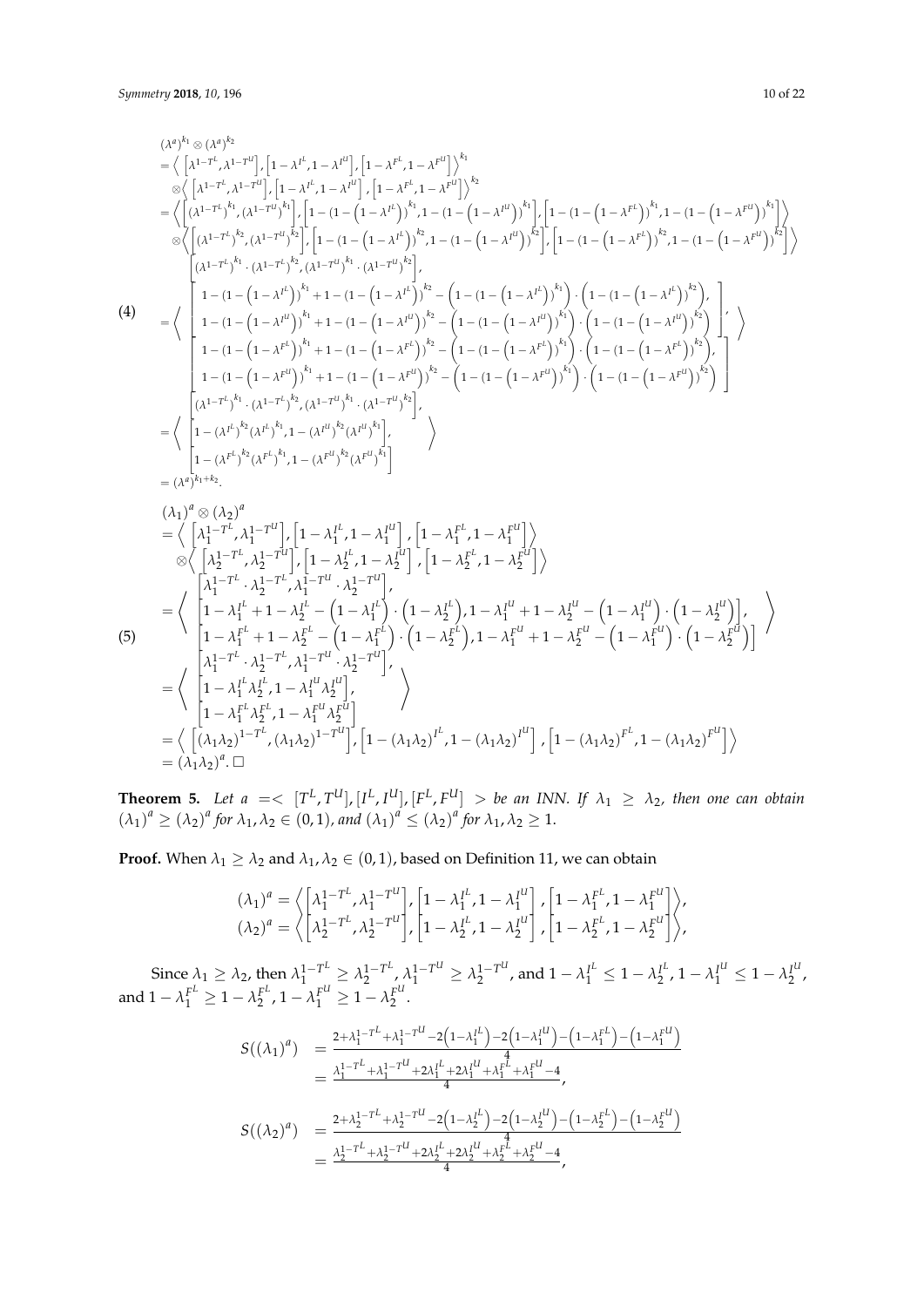$$
\begin{aligned} &S((\lambda_1)^a)-S((\lambda_2)^a)\\ &=\frac{\lambda_1^{1-T^L}+\lambda_1^{1-T^U}+2\lambda_1^{I^L}+2\lambda_1^{I^U}+\lambda_1^{F^L}+\lambda_1^{F^U}-4}{4}-\frac{\lambda_2^{1-T^L}+\lambda_2^{1-T^U}+2\lambda_2^{I^L}+2\lambda_2^{I^U}+\lambda_2^{F^L}+\lambda_2^{F^U}-4}{4}\\ &=\frac{\left(\lambda_1^{1-T^L}-\lambda_2^{1-T^L}\right)+\left(\lambda_1^{1-T^U}-\lambda_2^{1-T^U}\right)+\left(2\lambda_1^{I^L}-2\lambda_2^{I^L}\right)+\left(2\lambda_1^{I^U}-2\lambda_2^{I^U}\right)+\left(\lambda_1^{F^L}-\lambda_2^{F^L}\right)+\left(\lambda_1^{F^U}-\lambda_2^{F^U}\right)}{4}\\ &\geq 0.\end{aligned}
$$

Then  $S((\lambda_1)^a) \ge S((\lambda_2)^a)$ ,  $(\lambda_1)^a \ge (\lambda_2)^a$ .

Then, when  $\lambda_1$ ,  $\lambda_2 \geq 1$  and  $\lambda_1 \geq \lambda_2$ , we can know  $0 \leq \frac{1}{\lambda_1} \leq \frac{1}{\lambda_2} \leq 1$ . As discussed above, we can obtain  $(\lambda_1)^a \leq (\lambda_2)^a$ . This completes the proof.  $\square$ 

In what follows, let us take a look at some special values about  $\lambda^a$ :

- (1) If  $\lambda = 1$ , then  $\lambda^a = \langle [1, 1], [0, 0], [0, 0] \rangle = \langle 1, 0, 0 \rangle;$
- (2) If  $a = \langle [1, 1], [0, 0], [0, 0] \rangle = \langle 1, 0, 0 \rangle$ , then  $\lambda^a = \langle [1, 1], [0, 0], [0, 0] \rangle = \langle 1, 0, 0 \rangle$ ;
- (3) If  $a = \langle [0, 0][1, 1], [1, 1], \rangle = \langle 0, 1, 1 \rangle$ , then

$$
\lambda^a = \langle [\lambda,\lambda], [1-\lambda,1-\lambda], [1-\lambda,1-\lambda] \rangle
$$

#### <span id="page-10-0"></span>**4. Interval Neutrosophic Weighted Exponential Aggregation (INWEA) Operator**

Aggregation operators have been commonly used to aggregate the evaluation information in decision making. Here, we utilize the INNs rather than real numbers as weight of criterion, which is more comprehensive and reasonable. In this section, we propose an interval neutrosophic weighted exponential aggregation (INWEA) operator. Furthermore, some characteristics of the proposed aggregation operator, such as boundedness and monotonicity are discussed in detail.

**Definition 12.** Let  $a_i = \langle [T_i^L, T_i^U], [I_i^L, I_i^U], [F_i^L, F_i^U] \rangle$   $(i = 1, 2, \dots, n)$  be a collection of INNs, and  $\lambda_i \in$  $(0, 1)$   $(i = 1, 2, \dots, n)$  *be the collection of real numbers, and let INWEA:*  $\Theta^n \to \Theta$ *. If* 

$$
INWEA(a_1, a_2, \cdots, a_n) = \lambda_1^{a_1} \otimes \lambda_2^{a_2} \otimes \cdots \otimes \lambda_n^{a_n}.
$$
 (9)

*Then the function INWEA is called an interval neutrosophic weighted exponential aggregation (INWEA) operator, where*  $a_i$  ( $i = 1, 2, \dots, n$ ) are the exponential weighting vectors of attribute values  $\lambda_i$ ( $i = 1, 2, \dots, n$ ).

**Theorem 6.** Let  $a_i = \langle [T_i^L, T_i^U], [I_i^L, I_i^U], [F_i^L, F_i^U] \rangle$   $(i = 1, 2, \cdots, n)$  be a collection of INNs, the aggregated *value by using the INWEA operator is also an INN, where*

$$
INWEA(a_1, a_2, \dots, a_n)
$$
\n
$$
= \begin{cases}\n\left\langle \left[ \prod_{i=1}^{n} \lambda_i^{1-T_i^L} \prod_{i=1}^{n} \lambda_i^{1-T_i^U} \right], \left[ 1 - \prod_{i=1}^{n} \lambda_i^{T_i^L} \right], \left[ 1 - \prod_{i=1}^{n} \lambda_i^{T_i^L} \right], \left[ 1 - \prod_{i=1}^{n} \lambda_i^{T_i^L} \right], \left[ 1 - \prod_{i=1}^{n} \lambda_i^{T_i^L} \right], \\
\left\langle \left[ \prod_{i=1}^{n} \left( \frac{1}{\lambda_i} \right)^{1-T_i^L} \prod_{i=1}^{n} \left( \frac{1}{\lambda_i} \right)^{1-T_i^U} \right], \left[ 1 - \prod_{i=1}^{n} \left( \frac{1}{\lambda_i} \right)^{T_i^L} \right], \left[ 1 - \prod_{i=1}^{n} \left( \frac{1}{\lambda_i} \right)^{T_i^U} \right], \left[ 1 - \prod_{i=1}^{n} \left( \frac{1}{\lambda_i} \right)^{T_i^L} \right], \left[ 1 - \prod_{i=1}^{n} \left( \frac{1}{\lambda_i} \right)^{T_i^L} \right], \lambda_i \ge 1\n\end{cases} (10)
$$

*and a*<sub>*i*</sub>  $(i = 1, 2, \cdots, n)$  *are the exponential weights of*  $\lambda_i$   $(i = 1, 2, \cdots, n)$ .

**Proof.** By using mathematical induction, we can prove the Equation (10).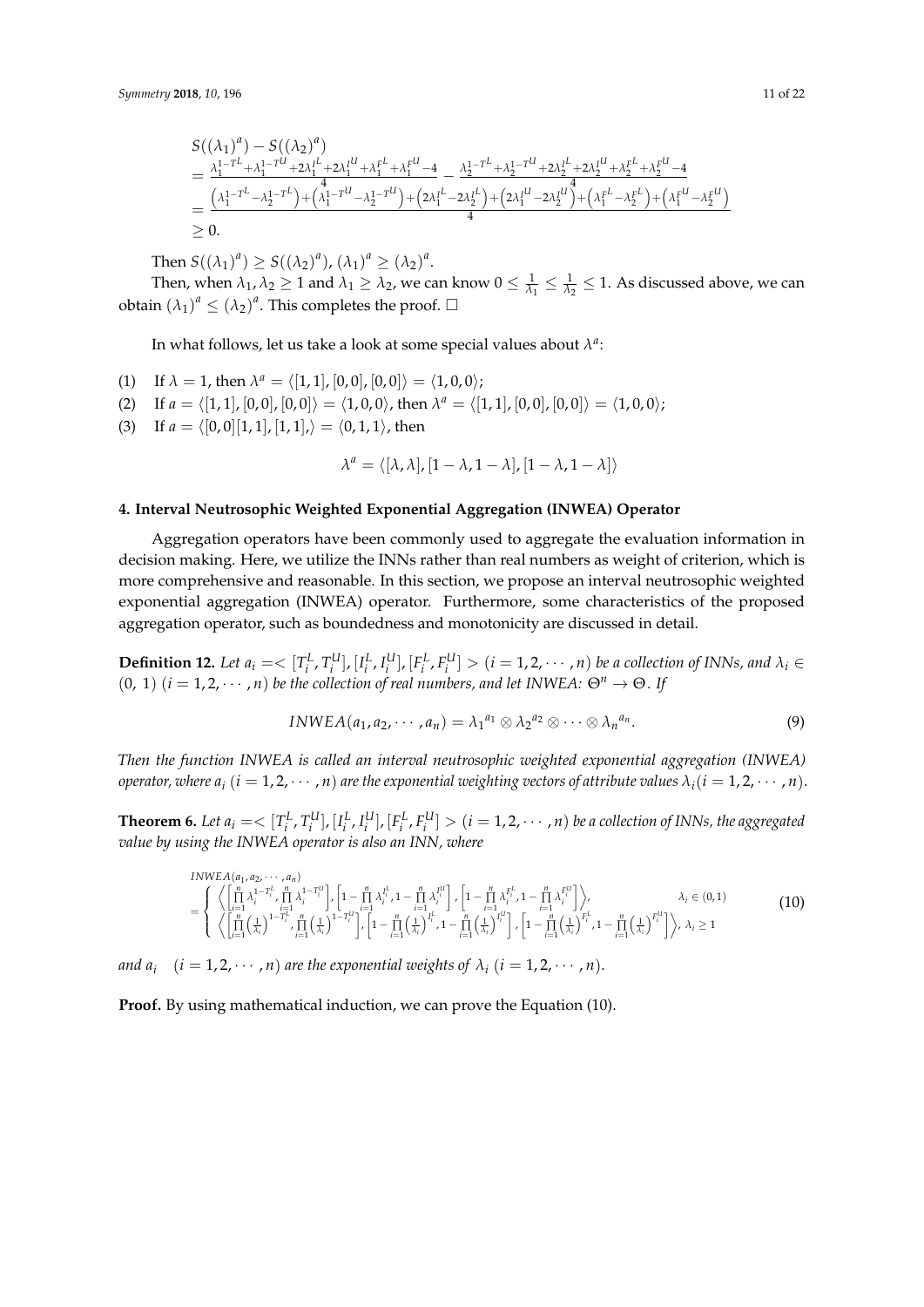#### (1) When  $n = 2$ , we have

$$
INWEA(a_1, a_2) = \lambda_1^{a_1} \otimes \lambda_2^{a_2}
$$
\n
$$
= \left\langle \begin{bmatrix} \lambda_1^{1-T_1^L}, \lambda_1^{1-T_1^U} \\ \lambda_2^{1-T_2^L}, \lambda_2^{1-T_2^U} \end{bmatrix}, \begin{bmatrix} 1 - \lambda_1^{I_1^L}, 1 - \lambda_1^{I_1^U} \\ 1 - \lambda_2^{I_2^L}, 1 - \lambda_2^{I_2^U} \end{bmatrix}, \begin{bmatrix} 1 - \lambda_1^{F_1^L}, 1 - \lambda_1^{F_1^U} \\ 1 - \lambda_2^{F_2^L}, 1 - \lambda_2^{F_2^U} \end{bmatrix} \right\rangle
$$
\n
$$
= \left\langle \begin{bmatrix} \lambda_1^{1-T_1^L} \cdot \lambda_2^{1-T_2^L}, \lambda_1^{1-T_1^U} \cdot \lambda_2^{1-T_2^U} \\ 1 - \lambda_1^{I_1^L} + 1 - \lambda_2^{I_2^L} - \left(1 - \lambda_1^{I_1^L}\right) \cdot \left(1 - \lambda_2^{I_2^L}\right), 1 - \lambda_1^{I_1^U} + 1 - \lambda_2^{I_2^U} - \left(1 - \lambda_1^{I_1^U}\right) \cdot \left(1 - \lambda_2^{I_2^U}\right) \right], \\ 1 - \lambda_1^{F_1^L} + 1 - \lambda_2^{F_2^L} - \left(1 - \lambda_1^{F_1^L}\right) \cdot \left(1 - \lambda_2^{F_2^L}\right), 1 - \lambda_1^{F_1^U} + 1 - \lambda_2^{F_2^U} - \left(1 - \lambda_1^{F_1^U}\right) \cdot \left(1 - \lambda_2^{F_2^U}\right) \right] \right\rangle
$$
\n
$$
= \left\langle \begin{bmatrix} \frac{2}{11} \lambda_1^{1-T_1^L}, \frac{2}{11} \lambda_1^{1-T_1^U}, \frac{2}{11} \lambda_1^{1-T_1^U}, \frac{2}{11} - \frac{2}{11} \lambda_1^{I_1^L}, 1 - \frac{2}{11} \lambda_1^{I_1^U}, 1 - \frac{2}{11} \lambda_1^{I_1^U
$$

(2) When  $n = k$ , according to Equation (10) there is the following formula:

$$
INWEA(a_1, a_2, \cdots, a_k)
$$
\n
$$
= \left\langle \left[ \prod_{i=1}^k \lambda_i^{1-T_i^L}, \prod_{i=1}^k \lambda_i^{1-T_i^U} \right], \left[ 1 - \prod_{i=1}^k \lambda_i^{T_i^L}, 1 - \prod_{i=1}^k \lambda_i^{T_i^U} \right], \left[ 1 - \prod_{i=1}^k \lambda_i^{T_i^L}, 1 - \prod_{i=1}^k \lambda_i^{T_i^U} \right] \right\rangle.
$$
\n(12)

When  $n = k + 1$ , we have the following results based on the operational rules of Definition 3 and combining (2) and (3).

$$
INWEA(a_1, a_2, \dots, a_k, a_{k+1})
$$
\n
$$
= \left\langle \left[ \prod_{i=1}^k \lambda_i^{1-T_i^L} \prod_{i=1}^k \lambda_i^{1-T_i^U} \right], \left[ 1 - \prod_{i=1}^k \lambda_i^{I_i^L}, 1 - \prod_{i=1}^k \lambda_i^{I_i^U} \right], \left[ 1 - \prod_{i=1}^k \lambda_i^{F_i^L}, 1 - \prod_{i=1}^k \lambda_i^{F_i^U} \right] \right\rangle \otimes a_{k+1}
$$
\n
$$
= \left\langle \left[ \prod_{i=1}^k \lambda_i^{1-T_i^L} \prod_{i=1}^k \lambda_i^{1-T_i^U} \right], \left[ 1 - \prod_{i=1}^k \lambda_i^{I_i^L}, 1 - \prod_{i=1}^k \lambda_i^{I_i^U} \right], \left[ 1 - \prod_{i=1}^k \lambda_i^{F_i^L}, 1 - \prod_{i=1}^k \lambda_i^{F_i^U} \right] \right\rangle
$$
\n
$$
\otimes \left\langle \left[ \lambda_{k+1}^{1-T_{k+1}^L}, \lambda_{k+1}^{1-T_{k+1}^U} \right], \left[ 1 - \lambda_{k+1}^{I_{k+1}^L}, 1 - \lambda_{k+1}^{I_{k+1}^U} \right], \left[ 1 - \lambda_{k+1}^{F_{k+1}^L}, 1 - \lambda_{k+1}^{F_{k+1}^U} \right] \right\rangle
$$
\n
$$
= \left\langle \left[ \prod_{i=1}^n \lambda_i^{1-T_i^L}, \prod_{i=1}^n \lambda_i^{1-T_i^U} \right], \left[ 1 - \prod_{i=1}^n \lambda_i^{I_i^L}, 1 - \prod_{i=1}^n \lambda_i^{I_i^U} \right], \left[ 1 - \prod_{i=1}^n \lambda_i^{F_i^L}, 1 - \prod_{i=1}^n \lambda_i^{F_i^U} \right] \right\rangle. \Box
$$

Therefore, for the above results we determine that Equation (10) holds for any *n*. Thus, the proof is completed. When  $\lambda_i \geq 1$ , and  $0 < \frac{1}{\lambda_i} \leq 1$ , we can also obtain

$$
INWEA(\alpha_1, \alpha_2, \cdots, \alpha_n)
$$
\n
$$
= \bigg\langle \left[ \prod_{i=1}^n \left( \frac{1}{\lambda_i} \right)^{1-T_i^L}, \prod_{i=1}^n \left( \frac{1}{\lambda_i} \right)^{1-T_i^U} \right], \left[ 1 - \prod_{i=1}^n \left( \frac{1}{\lambda_i} \right)^{I_i^L}, 1 - \prod_{i=1}^n \left( \frac{1}{\lambda_i} \right)^{I_i^U} \right], \left[ 1 - \prod_{i=1}^n \left( \frac{1}{\lambda_i} \right)^{F_i^L}, 1 - \prod_{i=1}^n \left( \frac{1}{\lambda_i} \right)^{F_i^U} \right] \bigg\rangle.
$$

and the aggregated value is an INN.

Here, we discuss the relationship between the *INWEA* operator and other exponential aggregation operators. When  $T^L = T^U$ ,  $I^L = I^U$  and  $F^L = F^U$ , the *INWEA* operator of INNs is equivalent to the *SVNWEA* operator of SVNNs [\[41\]](#page-20-21).

$$
INWEA(a_1, a_2, \cdots, a_n) = \left\langle \left[ \prod_{i=1}^n \lambda_i^{1-T_i} \right], \left[ 1 - \prod_{i=1}^n \lambda_i^{I_i} \right], \left[ 1 - \prod_{i=1}^n \lambda_i^{F_i} \right] \right\rangle = SVMWEA(a_1, a_2, \cdots, a_n)
$$

When  $0^- \leq T^U + I^U + F^U \leq 1$ , the *INWEA* operator of INNs is equivalent to the *IIFWEA* operator of IIFNs [\[40\]](#page-20-20). When  $T^L=T^U$ ,  $I^L=I^U$ ,  $F^L=F^U$  and  $0^-\leq T^U+I^U+F^U\leq 1$ , the INWEA operator of INNs is equivalent to the *IFWEA* operator of IFNs [\[39\]](#page-20-19). So the *INWEA* operator of INNs defined by us is a more generalized representation, and the other exponential aggregation operators of SVNNs, IIFNs and IFNs are special cases.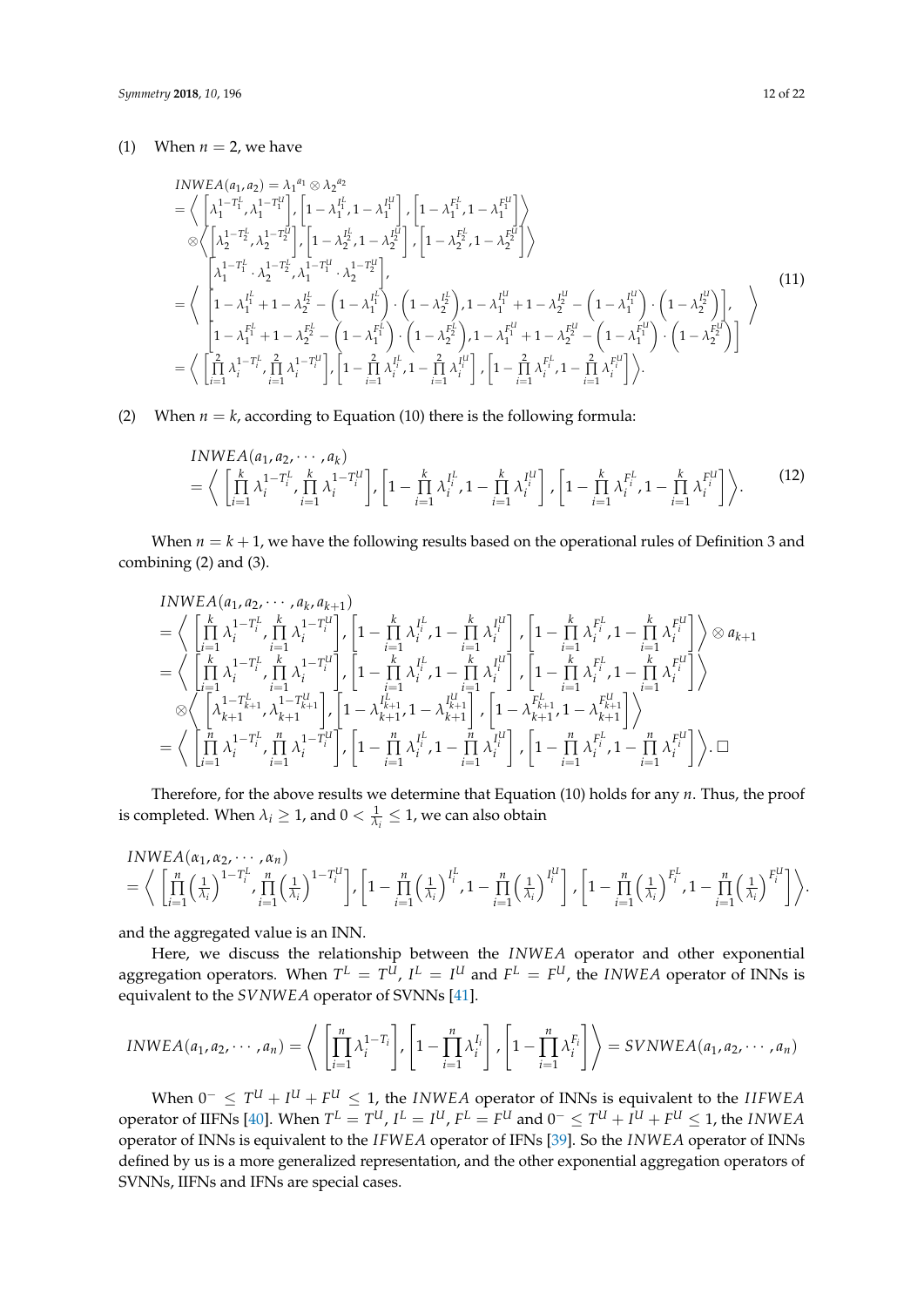**Theorem 7.** *The INWEA operator has the following properties:*

(1) Boundedness: Let  $a_i \equiv \langle [T_i^L, T_i^U], [I_i^L, I_i^U], [F_i^L, F_i^U] \rangle \rangle$   $(i = 1, 2, \cdots, n)$  be a collection of INNs, and let  $a_{\min} = < \left[\min_i T_i^L, \min_i T_i^U\right], \left[\max_i I_i^L, \max_i I_i^U\right], \left[\max_i F_i^L, \max_i I_i^U\right] >$  $a_{\max} = < [\max_i T_i^L, \max_i T_i^U], [\min_i I_i^L, \min_i I_i^U], [\min_i F_i^L, \min_i F_i^U] >$  for  $i = 1, 2, \cdots, n$ ,

$$
= \left\langle \left[ \prod_{i=1}^{n} \lambda_i^{-1-\min T_i^L} \prod_{i=1}^{n} \lambda_i^{-1-\min T_i^U} \right] \right\rangle \left[ 1 - \prod_{i=1}^{n} \lambda_i^{-\max I_i^L} \right] \cdot \left[ 1 - \prod_{i=1}^{n} \lambda_i^{-\max I_i^U} \right] \cdot \left[ 1 - \prod_{i=1}^{n} \lambda_i^{-\max I_i^U} \right] \cdot \left[ 1 - \prod_{i=1}^{n} \lambda_i^{-\max I_i^U} \right] \cdot \left[ 1 - \prod_{i=1}^{n} \lambda_i^{-\max I_i^U} \right] \cdot \left[ 1 - \prod_{i=1}^{n} \lambda_i^{-\max I_i^U} \right] \cdot \left[ 1 - \prod_{i=1}^{n} \lambda_i^{-\max I_i^U} \right] \cdot \left[ 1 - \prod_{i=1}^{n} \lambda_i^{-\max I_i^U} \right] \cdot \left[ 1 - \prod_{i=1}^{n} \lambda_i^{-\min I_i^U} \right] \cdot \left[ 1 - \prod_{i=1}^{n} \lambda_i^{-\min I_i^U} \right] \cdot \left[ 1 - \prod_{i=1}^{n} \lambda_i^{-\min I_i^U} \right] \cdot \left[ 1 - \prod_{i=1}^{n} \lambda_i^{-\min I_i^U} \right] \cdot \left[ 1 - \prod_{i=1}^{n} \lambda_i^{-\min I_i^U} \right] \cdot \left[ 1 - \prod_{i=1}^{n} \lambda_i^{-\min I_i^U} \right] \cdot \left[ 1 - \prod_{i=1}^{n} \lambda_i^{-\min I_i^U} \right] \cdot \left[ 1 - \prod_{i=1}^{n} \lambda_i^{-\min I_i^U} \right] \cdot \left[ 1 - \prod_{i=1}^{n} \lambda_i^{-\min I_i^U} \right] \cdot \left[ 1 - \prod_{i=1}^{n} \lambda_i^{-\min I_i^U} \right] \cdot \left[ 1 - \prod_{i=1}^{n} \lambda_i^{-\min I_i^U} \right] \cdot \left[ 1 - \prod_{i=1}^{n} \lambda_i^{-\min I_i^U} \right] \cdot \left[ 1 - \prod_{i=1}^{n} \lambda_i^{-\min I_i^U} \right] \cdot \left[ 1 - \prod_{i=1}^{n} \lambda_i^{-\min I_i^U} \
$$

**Proof.** For any *i*, we have  $min_i T_i^L \leq T_i^L \leq max_i^L$ ,  $min_i T_i^U \leq T_i^U \leq max_i^U$ ,  $min_i I_i^L \leq I_i^L \leq max_i^L I_i^L$ ,  $min_i I_i^U \leq I_i^U \leq max_i I_i^U$ ,  $min_i F_i^L \leq F_i^L \leq max_i F_i^L$ ,  $min_i F_i^U \leq F_i^U \leq max_i F_i^U$ .

$$
\begin{array}{c} \prod\limits_{i=1}^{n}\lambda_i^{1-T_i^L}\geq\prod\limits_{i=1}^{n}\lambda_i^{1-\min T_i^L}\prod\limits_{i=1}^{n}\lambda_i^{1-T_i^U}\geq\prod\limits_{i=1}^{n}\lambda_i^{1-\min T_i^U}\\ 1-\prod\limits_{i=1}^{n}\lambda_i^{I_i^L}\leq 1-\prod\limits_{i=1}^{n}\lambda_i^{1\min\limits_{i=1}^{n}I_i^{1\min\limits_{i=1}^{n}I_i^{1\min\limits_{i=1}^{n}I_i^{1\min\limits_{i=1}^{n}I_i^{1\min\limits_{i=1}^{n}I_i^{1\min\limits_{i=1}^{n}I_i^{1\min\limits_{i=1}^{n}I_i^{1\min\limits_{i=1}^{n}I_i^{1\min\limits_{i=1}^{n}I_i^{1\min\limits_{i=1}^{n}I_i^{1\min\limits_{i=1}^{n}I_i^{1\min\limits_{i=1}^{n}I_i^{1\min\limits_{i=1}^{n}I_i^{1\min\limits_{i=1}^{n}I_i^{1\min\limits_{i=1}^{n}I_i^{1\min\limits_{i=1}^{n}I_i^{1\min\limits_{i=1}^{n}I_i^{1\min\limits_{i=1}^{n}I_i^{1\min\limits_{i=1}^{n}I_i^{1\min\limits_{i=1}^{n}I_i^{1\min\limits_{i=1}^{n}I_i^{1\min\limits_{i=1}^{n}I_i^{1\min\limits_{i=1}^{n}I_i^{1\min\limits_{i=1}^{n}I_i^{1\min\limits_{i=1}^{n}I_i^{1\min\limits_{i=1}^{n}I_i^{1\min\limits_{i=1}^{n}I_i^{1\min\limits_{i=1}^{n}I_i^{1\min\limits_{i=1}^{n}I_i^{1\min\limits_{i=1}^{n}I_i^{1\min\limits_{i=1}^{n}I_i^{1\min\limits_{i=1}^{n}I_i^{1\min\limits_{i=1}^{n}I_i^{1\min\limits_{i=1}^{n}I_i^{1\min\limits_{i=1}^{n}I_i^{1\min\limits_{i=1}^{n}I_i^{1\min\limits_{i=1}^{n}I_i^{1\min\limits_{i=1}^{n}I_i^{1\min\limits_{i=1}^{n}
$$

 $\text{Let } \text{INWEA}(a_1, a_2, \cdots, a_n) = a, \quad a^- = \langle [T^L^-, T^{U^-}], [I^L^-, I^{U^-}], [F^L^-, F^{U^-}] \rangle$ and  $a^+ = < [T^{L+}, T^{U+}], [I^{L+}, I^{U+}], [F^{L+}, F^{U+}] >$ , then based on the score function, where

$$
\begin{split} &S(a)\\&=\frac{2+\prod\limits_{i=1}^{n}\lambda_i^{1-T_i^L}+\prod\limits_{i=1}^{n}\lambda_i^{1-T_i^L}-2\bigg(1-\prod\limits_{i=1}^{n}\lambda_i^{I_i^L}\bigg)-2\bigg(1-\prod\limits_{i=1}^{n}\lambda_i^{I_i^U}\bigg)-\bigg(1-\prod\limits_{i=1}^{n}\lambda_i^{F_i^L}\bigg)-\bigg(1-\prod\limits_{i=1}^{n}\lambda_i^{F_i^U}\bigg)\\&=\frac{2+\prod\limits_{i=1}^{n}\lambda_i^{1-\min T_i^L}+\prod\limits_{i=1}^{n}\lambda_i^{1-\min T_i^L}-2\bigg(1-\prod\limits_{i=1}^{n}\lambda_i^{1-\min T_i^L}\bigg)-2\bigg(1-\prod\limits_{i=1}^{n}\lambda_i^{1-\min T_i^L}\bigg)-\bigg(1-\prod\limits_{i=1}^{n}\lambda_i^{1-\min T_i^L}\bigg)-\bigg(1-\prod\limits_{i=1}^{n}\lambda_i^{1-\min T_i^L}\bigg)\\&=\frac{2+\prod\limits_{i=1}^{n}\lambda_i^{1-T_i^L}+\prod\limits_{i=1}^{n}\lambda_i^{1-T_i^L}-2\bigg(1-\prod\limits_{i=1}^{n}\lambda_i^{I_i^L}\bigg)-2\bigg(1-\prod\limits_{i=1}^{n}\lambda_i^{H_i^U}\bigg)-\bigg(1-\prod\limits_{i=1}^{n}\lambda_i^{F_i^L}\bigg)-\bigg(1-\prod\limits_{i=1}^{n}\lambda_i^{F_i^U}\bigg)\\&=\frac{2+\prod\limits_{i=1}^{n}\lambda_i^{1-T_i^L}+\prod\limits_{i=1}^{n}\lambda_i^{1-\min T_i^L}-2\bigg(1-\prod\limits_{i=1}^{n}\lambda_i^{1-\min T_i^L}\bigg)-2\bigg(1-\prod\limits_{i=1}^{n}\lambda_i^{1-\min T_i^U}\bigg)-\bigg(1-\prod\limits_{i=1}^{n}\lambda_i^{1-\min T_i^L}\bigg)-\bigg(1-\prod\limits_{i=1}^{n}\lambda_i^{1-\min T_i^L}\bigg)-\bigg(1-\prod\limits_{i=1}^{n}\lambda_i^{1-\min T_i^L}\bigg)-\bigg(1-\prod\limits_{i=1}^{n}\lambda_i^{1-\min T_i^L}\bigg)-\bigg(1-\prod\limits_{i
$$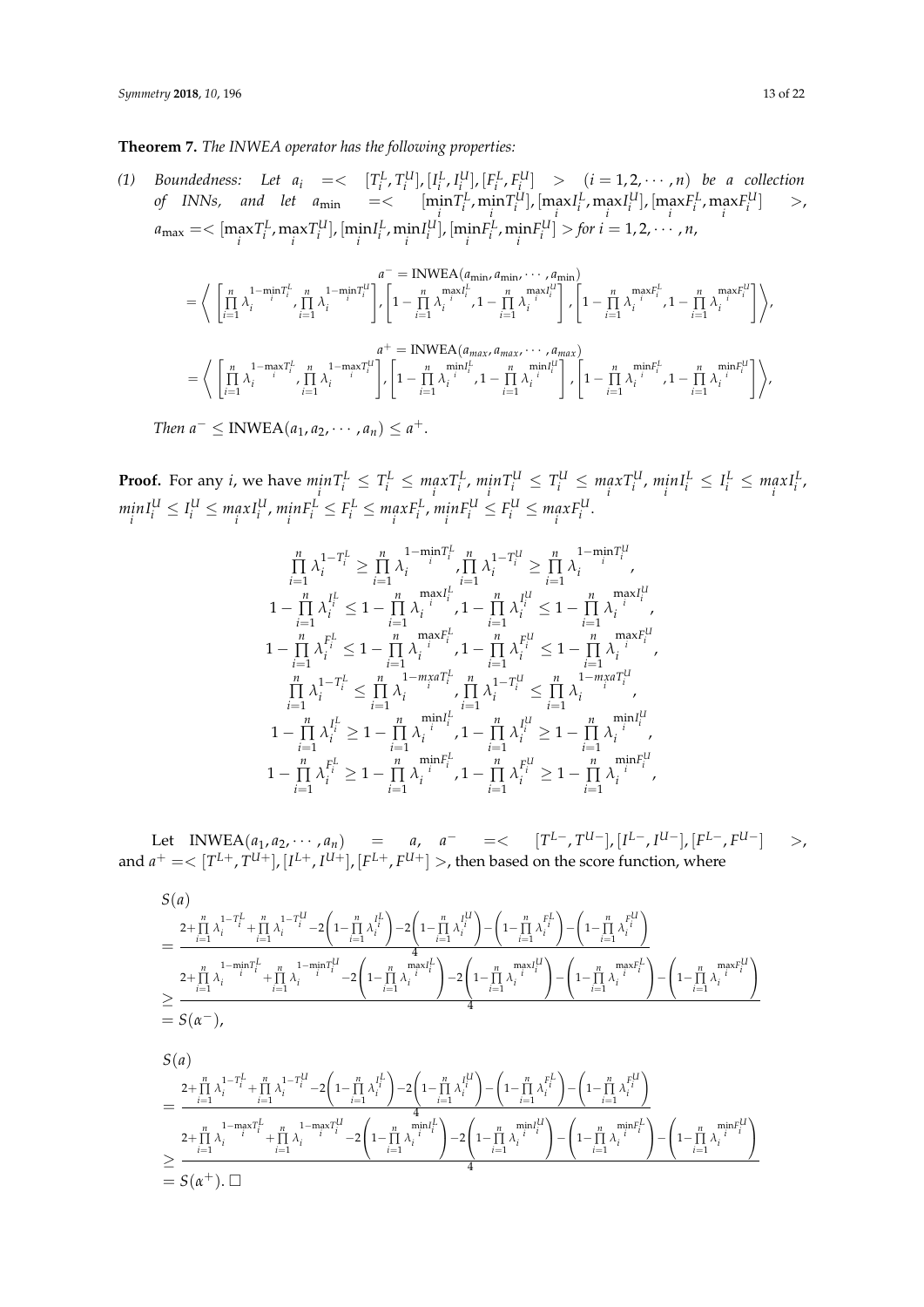In what follows, we discuss three cases:

(I) If 
$$
S(a^-) < S(a) < S(a^+)
$$
, then  $a^- < \text{INWEA}(a_1, a_2, \dots, a_n) < a^+$  holds obviously.

(II) If 
$$
S(a) = S(a^-)
$$
, then there is

 $T^L + T^{U} - 2I^{L} - 2I^{U} - F^{L} - F^{U} = T^{L-} + T^{U-} - 2I^{L-} - 2I^{U-} - F^{L-} - F^{U-}.$  Thus, we can obtain  $T^L=T^{L-}$ ,  $T^U=T^{U-}$ ,  $I^L=I^{L-}$ ,  $I^U=I^{U-}$ ,  $F^L=F^{L-}$ ,  $F^U=F^{U-}$ . Hence, there is

$$
A(a) = \frac{1}{2} (T^{L} + T^{U} - I^{U} (1 - T^{U}) - I^{L} (1 - T^{L}) - F^{U} (1 - I^{L}) - F^{L} (1 - I^{U}))
$$
  
=  $\frac{1}{2} (T^{L-} + T^{U-} - I^{U-} (1 - T^{U-}) - I^{L-} (1 - T^{L-}) - F^{U-} (1 - I^{L-}) - F^{L-} (1 - I^{U-}))$   
=  $A(a^{-}).$ 

So we have INWEA $(a_1, a_2, \dots, a_n) = a^{-}$ . (III) If  $S(a) = S(a^+)$ , then there is

 $T^L + T^{U} - 2I^L - 2I^{U} - F^L - F^{U} = T^{L+} + T^{U+} - 2I^{L+} - 2I^{U+} - F^{L+} - F^{U+}.$  Thus, we can obtain  $T^L=T^{L+}$ ,  $T^U=T^{U+}$ ,  $I^L=I^{L+}$ ,  $I^U=I^{U+}$ ,  $F^L=F^{L+}$ ,  $F^U=F^{U+}$ . Hence, there is

$$
A(a) = \frac{1}{2} (T^{L} + T^{U} - I^{U} (1 - T^{U}) - I^{L} (1 - T^{L}) - F^{U} (1 - I^{L}) - F^{L} (1 - I^{U}))
$$
  
=  $\frac{1}{2} (T^{L+} + T^{U+} - I^{U+} (1 - T^{U+}) - I^{L+} (1 - T^{L+}) - F^{U+} (1 - I^{L+}) - F^{L+} (1 - I^{U+}))$   
=  $A(a^{+}).$ 

Hence, we have INWEA $(a_1, a_2, \cdots, a_n) = a^+$ . Based on the above three cases, there is  $a^- \leq \text{INWEA}(a_1, a_2, \dots, a_n) \leq a^+$ .

(2) Monotonity: Let  $a_i = \langle [T_i^L, T_i^U], [I_i^L, I_i^U], [F_i^L, F_i^U] \rangle$   $(i = 1, 2, \cdots, n)$ and  $a_i^* = \langle [T_i^{L*}, T_i^{U*}], [I_i^{L*}, I_i^{U*}], [F_i^{L*}, F_i^{U*}] > be two collections of INNs. If  $a_i \leq a_i^*$ ,$ *then* INWEA $(a_1, a_2, \dots, a_n) \leq \text{INWEA}(a_1^*, a_2^*, \dots, a_n^*)$ .

**Proof.** Let  $a = \text{INWEA}(a_1, a_2, \dots, a_n) = \left\langle \prod_{i=1}^{n} \lambda_i^{1-T_i^L}, \prod_{i=1}^{n} \lambda_i^{1-T_i^L} \right\rangle$  $\left[1 - \prod_{i=1}^{n} \lambda_i^{I_i^L}, 1 - \prod_{i=1}^{n} \lambda_i^{I_i^U}\right]$  $\left[1 - \prod_{i=1}^n \lambda_i^{F_i^L}, 1 - \prod_{i=1}^n \lambda_i^{F_i^U}\right\}\right$  $a^* = \text{INWEA}(a_1^*, a_2^*, \cdots, a_n^*) = \left\langle \left[ \prod_{i=1}^n \lambda_i^{1-T_i^{L*}}, \prod_{i=1}^n \lambda_i^{1-T_i^{L*}} \right] \right\rangle$  $\left[1 - \prod_{i=1}^{n} \lambda_i^{I_i^{L*}}, 1 - \prod_{i=1}^{n} \lambda_i^{I_i^{U*}}\right]$  $\left[1 - \prod_{i=1}^n \lambda_i^{F_i^{L*}}, 1 - \prod_{i=1}^n \lambda_i^{F_i^{U*}}\right]\right),$ If  $a_i \le a_i^*$ , then  $T_i^L \le T_i^{L*}$ ,  $T_i^U \le T_i^{U*}$ ,  $I_i^L \ge I_i^{L*}$ ,  $I_i^U \ge I_i^{U*}$ ,  $F_i^L \ge F_i^{L*}$ ,  $F_i^U \ge F_i^{U*}$  for any *i*. So we have *n* ∏  $\prod_{i=1}^{n} \lambda_i^{1-T_i^L} \leq \prod_{i=1}^{n}$  $\prod_{i=1}^n \lambda_i^{1-T_i^{L*}}$ ,  $\prod_{i=1}^n$  $\prod_{i=1}^{n} \lambda_i^{1-T_i^U} \le \prod_{i=1}^{n}$  $\prod_{i=1}^{n} \lambda_i^{1-T_i^{U*}}$ ,  $1-\prod_{i=1}^{n}$  $\prod_{i=1}^{n} \lambda_i^{I_i^L} \geq 1 - \prod_{i=1}^{n}$  $\prod_{i=1}^{n} \lambda_i^{I_i^{L*}}$ , 1 –  $\prod_{i=1}^{n}$  $\prod_{i=1}^n \lambda_i^{I_i^U} \geq$  $1-\prod_{i=1}^n$  $\prod_{i=1}^{n} \lambda_i^{I_i^{U*}}$ , 1 –  $\prod_{i=1}^{n}$  $\prod_{i=1}^{n} \lambda_i^{F_i^L} \ge 1 - \prod_{i=1}^{n}$  $\prod_{i=1}^{n} \lambda_i^{F_i^{L*}}$ , 1 –  $\prod_{i=1}^{n}$  $\prod_{i=1}^{n} \lambda_i^{I_i^U} \ge 1 - \prod_{i=1}^{n}$  $\prod_{i=1}^n \lambda_i^{I_i^{U*}}$ . Thus,

$$
\begin{aligned} &S(a) \\ &= \frac{2+\prod\limits_{i=1}^{n}\lambda_i^{1-T_i^L}+\prod\limits_{i=1}^{n}\lambda_i^{1-T_i^U}-2\bigg(1-\prod\limits_{i=1}^{n}\lambda_i^{I_i^L}\bigg)-2\bigg(1-\prod\limits_{i=1}^{n}\lambda_i^{I_i^U}\bigg)-\bigg(1-\prod\limits_{i=1}^{n}\lambda_i^{F_i^L}\bigg)-\bigg(1-\prod\limits_{i=1}^{n}\lambda_i^{F_i^L}\bigg) \\ &= \frac{2+\prod\limits_{i=1}^{n}\lambda_i^{1-T_i^L*}+\prod\limits_{i=1}^{n}\lambda_i^{1-T_i^U*}-2\bigg(1-\prod\limits_{i=1}^{n}\lambda_i^{I_i^L*}\bigg)-2\bigg(1-\prod\limits_{i=1}^{n}\lambda_i^{I_i^U*}\bigg)-\bigg(1-\prod\limits_{i=1}^{n}\lambda_i^{F_i^L*}\bigg)-\bigg(1-\prod\limits_{i=1}^{n}\lambda_i^{F_i^L*}\bigg) \\ &= S(\alpha^*). \end{aligned}
$$

Hence, there are the following two cases:

(1) If 
$$
S(a) < S(a^*)
$$
, then we can get  $INWEA(a_1, a_2, \cdots, a_n) < INWEA(a_1^*, a_2^*, \cdots, a_n^*)$ ;

(2) If  $S(a) = S(a^*)$ , then

$$
\begin{array}{l} {\prod\limits_{i = 1}^n {\lambda _i^{1 - T_i^L} + \prod\limits_{i = 1}^n {\lambda _i^{1 - T_i^U} - 2\bigg( {1 - \prod\limits_{i = 1}^n {\lambda _i^{I_i^L}} } \bigg) - 2\bigg( {1 - \prod\limits_{i = 1}^n {\lambda _i^{I_i^U}} } \bigg) - \bigg( {1 - \prod\limits_{i = 1}^n {\lambda _i^{F_i^L} } } \bigg) - \left( {1 - \prod\limits_{i = 1}^n {\lambda _i^{F_i^L} } } \right) - \left( {1 - \prod\limits_{i = 1}^n {\lambda _i^{F_i^L} } } \right)\\ = {\prod\limits_{i = 1}^n {\lambda _i^{1 - T_i^{L*}} + \prod\limits_{i = 1}^n {\lambda _i^{1 - T_i^{L*}} - 2\bigg( {1 - \prod\limits_{i = 1}^n {\lambda _i^{I_i^{L*}} } } \bigg) - 2\bigg( {1 - \prod\limits_{i = 1}^n {\lambda _i^{I_i^{U*}} } } \bigg) - \left( {1 - \prod\limits_{i = 1}^n {\lambda _i^{F_i^{L*}} } } \right) - \left( {1 - \prod\limits_{i = 1}^n {\lambda _i^{F_i^{L*}} } } \right). \end{array}
$$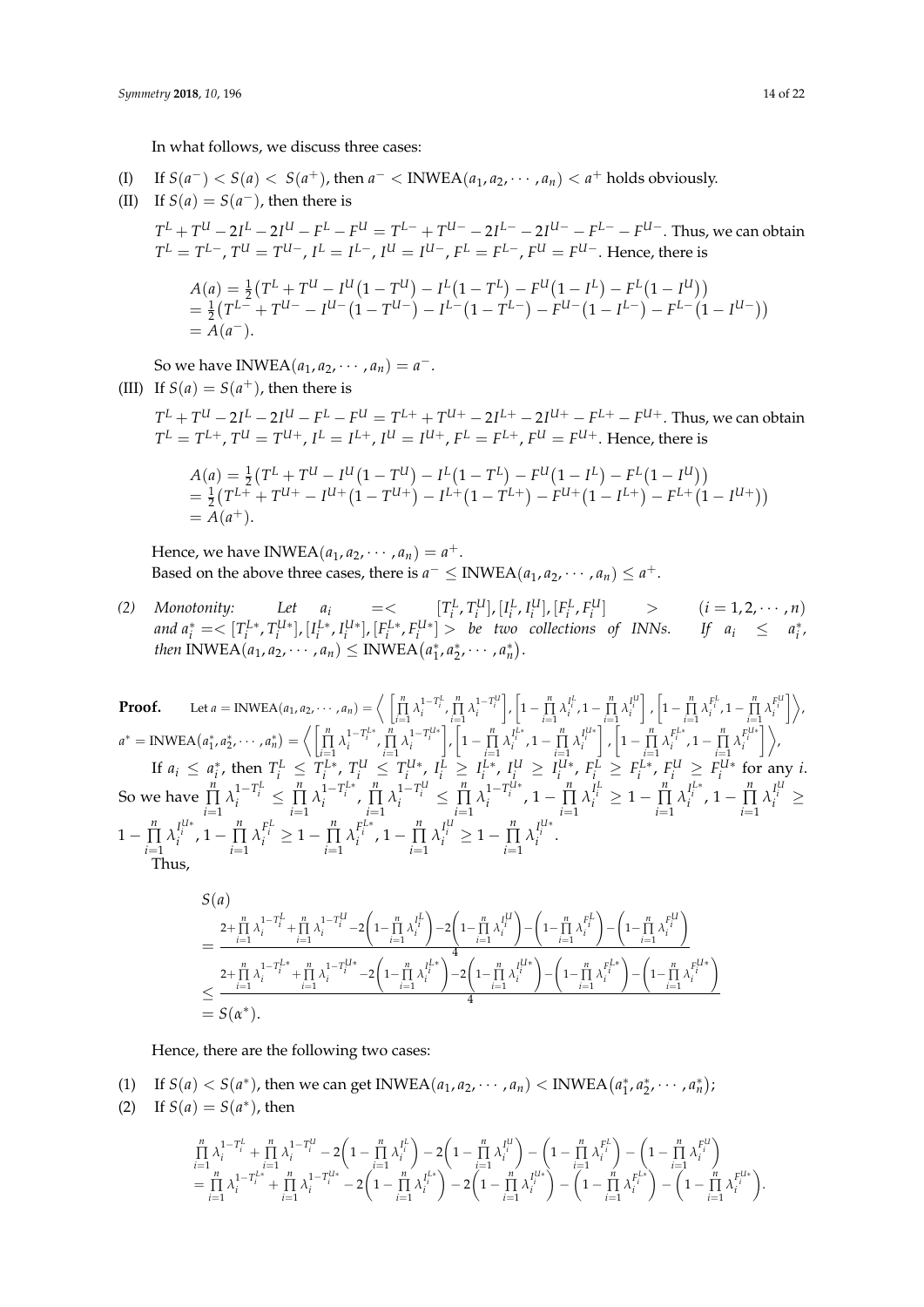Therefore, by the condition  $T_i^L \leq T_i^{L*}$ ,  $T_i^U \leq T_i^{U*}$ ,  $I_i^L \geq I_i^{L*}$ ,  $I_i^U \geq I_i^{U*}$ ,  $F_i^L \geq F_i^{L*}$ ,  $F_i^U \geq F_i^{U*}$  for any *i*, we can get<br>  $\prod_{i=1}^{n} \lambda_i^{1-T_i^L} =$  $\prod_{i=1}^{n} \lambda_i^{1-T_i^L} = \prod_{i=1}^{n}$  $\prod_{i=1}^n \lambda_i^{1-T_i^{L*}}$ ,  $\prod_{i=1}^n$  $\prod_{i=1}^{n} \lambda_i^{1-T_i^U} = \prod_{i=1}^{n}$  $\prod_{i=1}^{n} \lambda_i^{1-T_i^{U*}}$ , 1 –  $\prod_{i=1}^{n}$  $\prod_{i=1}^{n} \lambda_i^{I_i^L} = 1 - \prod_{i=1}^{n}$  $\prod_{i=1}^{n} \lambda_i^{I_i^{L*}}$ , 1 –  $\prod_{i=1}^{n}$  $\prod_{i=1}^{n} \lambda_i^{I_i^U} = 1$ *n* ∏  $\prod_{i=1}^{n} \lambda_i^{I_i^{U*}}$ , 1 –  $\prod_{i=1}^{n}$  $\prod_{i=1}^{n} \lambda_i^{F_i^L} = 1 - \prod_{i=1}^{n}$  $\prod_{i=1}^{n} \lambda_i^{F_i^{L*}}$ , 1 –  $\prod_{i=1}^{n}$  $\prod_{i=1}^{n} \lambda_i^{I_i^U} = 1 - \prod_{i=1}^{n}$ 

$$
\begin{array}{l} {\displaystyle\prod_{i=1}^{n}\lambda_{i}^{l^{l*}},1-\prod_{i=1}^{n}\lambda_{i}^{F_{i}^{L}}=1-\prod_{i=1}^{n}\lambda_{i}^{F_{i}^{L*}},1-\prod_{i=1}^{n}\lambda_{i}^{I_{i}^{U}}=1-\prod_{i=1}^{n}\lambda_{i}^{l^{l*}}}.\\ \text{Thus,} \\ {\scriptstyle\quad \ \ \, \Delta(a)}\\ {\scriptstyle\quad \ \ \, =\frac{1}{2}\left(\prod\limits_{i=1}^{n}\lambda_{i}^{1-T_{i}^L}+\prod\limits_{i=1}^{n}\lambda_{i}^{1-T_{i}^U}-\left(1-\prod\limits_{i=1}^{n}\lambda_{i}^{l^{U}}\right)\left(1-\prod\limits_{i=1}^{n}\lambda_{i}^{1-T_{i}^U}\right)-\left(1-\prod\limits_{i=1}^{n}\lambda_{i}^{l^{U}}\right)\left(1-\prod\limits_{i=1}^{n}\lambda_{i}^{1-T_{i}^L}\right)-\left(1-\prod\limits_{i=1}^{n}\lambda_{i}^{F_{i}^U}\right)\left(1-\left(1-\prod\limits_{i=1}^{n}\lambda_{i}^{F_{i}^U}\right)\right)-\left(1-\prod\limits_{i=1}^{n}\lambda_{i}^{F_{i}^U}\right)\left(1-\left(1-\prod\limits_{i=1}^{n}\lambda_{i}^{F_{i}^U}\right)\right)-\left(1-\prod\limits_{i=1}^{n}\lambda_{i}^{F_{i}^U}\right)\left(1-\left(1-\prod\limits_{i=1}^{n}\lambda_{i}^{F_{i}^U}\right)\right)\right)}\\ {\scriptstyle \ \ \, =\frac{1}{2}\left(\prod\limits_{i=1}^{n}\lambda_{i}^{1-T_{i}^L}+\prod\limits_{i=1}^{n}\lambda_{i}^{1-T_{i}^U}-\left(1-\prod\limits_{i=1}^{n}\lambda_{i}^{H_{i}^U}\right)\left(1-\prod\limits_{i=1}^{n}\lambda_{i}^{1-T_{i}^U}\right)-\left(1-\prod\limits_{i=1}^{n}\lambda_{i}^{1-T_{i}^U}\right)-\left(1-\prod\limits_{i=1}^{n}\lambda_{i}^{1-T_{i}^U}\right)-\left(1-\prod\limits_{i=1}^{n}\lambda_{i}^{F_{i}^U}\right)\left(1-\left(1-\
$$

Therefore, INWEA $(a_1, a_2, \dots, a_n) = \text{INWEA}(a_1^*, a_2^*, \dots, a_n^*)$ . Based on (1) and (2), there is INWEA $(a_1, a_2, \cdots, a_n) \leq \text{INWEA}(a_1^*, a_2^*, \cdots, a_n^*)$ .

#### <span id="page-14-0"></span>**5. Multiple Attribute Decision Making Method Based on the INWEA Operator**

To better understand the new operational law and the new operational aggregation operator, we will address some MADM problems, where the attribute weights will be expressed as INNs, and the attribute values for alternatives are represented as positive real numbers. So, we establish a MADM method.

In MADM problems, let  $X = \{x_1, x_2, \dots, x_m\}$  be a discrete set of *m* alternatives, and  $C = \{c_1, c_2, \dots, c_n\}$  be the set of *n* attributes. The evaluation values of attribute  $c_j$ ( $j = 1, 2, \dots, n$ ) for alternative  $x_i$ ( $i = 1, 2, \dots, m$ ) is expressed by a positive real number  $\lambda_{ij} \in (0,1)$ ,  $(i = 1, 2, \cdots, m, j = 1, 2, \cdots, n)$ . So, the decision matrix  $R = (\lambda_{ij})_{m \times n}$  can be given. The INN  $a_j = \langle [T_j^L, T_j^U], [I_j^L, I_j^U], [F_j^L, F_j^U] \rangle$  is represented as the attribute weight of the  $c_j$ ( $j = 1, 2, \cdots, n$ ), here  $[T_j^L, T_j^U] \subseteq [0, 1]$  indicates the degree of certainty of the attribute  $c_j$  supported by the experts,  $[I_j^L, I_j^U] \subseteq [0,1]$  indicates the degree of uncertainty of the attribute  $c_j$  supported by the experts, and  $[F_j^L, F_j^U] \subseteq [0, 1]$  indicates the negative degree of the attribute  $c_j$  supported by the experts. Then, we can rank the alternatives and obtain the best alternatives based on the given information; the specific steps are as follows:

- **Step 1** Utilize the INWEA operator  $d_i = INWEA(a_1, a_2, \dots, a_m)$   $(i = 1, 2, \dots, m; j = 1, 2, \dots, n)$  to aggregate the characteristic  $\lambda_{ij}$  of the alternative  $x_i$ .
- **Step 2** Utilize the score function to calculate the scores  $S(d_i)$  ( $i = 1, 2, \cdots, m$ ) of the alternatives  $x_i$  (*i* = 1, 2,  $\cdots$  , *m*).
- **Step 3** Utilize the scores  $S(d_i)$   $(i = 1, 2, \dots, m)$  to rank and select the alternatives  $x_i$   $(i = 1, 2, \dots, n)$ , if the two scores  $S(d_i)$  and  $S(d_j)$  are equal, then we need to calculate the accuracy degrees  $A(d_i)$  and  $A(d_j)$  of the overall criteria values  $d_i$  and  $d_j$ , then we rank the alternatives  $x_i$  and  $x_j$ by using  $A(d_i)$  and  $A(d_j)$ .
- **Step 4** End.

#### <span id="page-14-1"></span>**6. Typhoon Disaster Evaluation Based on Neutrosophic Information**

#### *6.1. Illustrative Example*

In China, typhoons are among the most serious types of natural disasters. They primarily impact the eastern coastal regions of China, where the population is extremely dense, the economy is highly developed, and social wealth is notably concentrated. Fujian Province is one of the most severely impacted typhoon disaster areas in both local and global contexts, routinely enduring substantial economic losses caused by typhoon disasters. For example, in 2017, a total of 208,900 people in 59 counties of Fujian Province were affected by the successive landings of twin typhoons No. 9 "Nassa"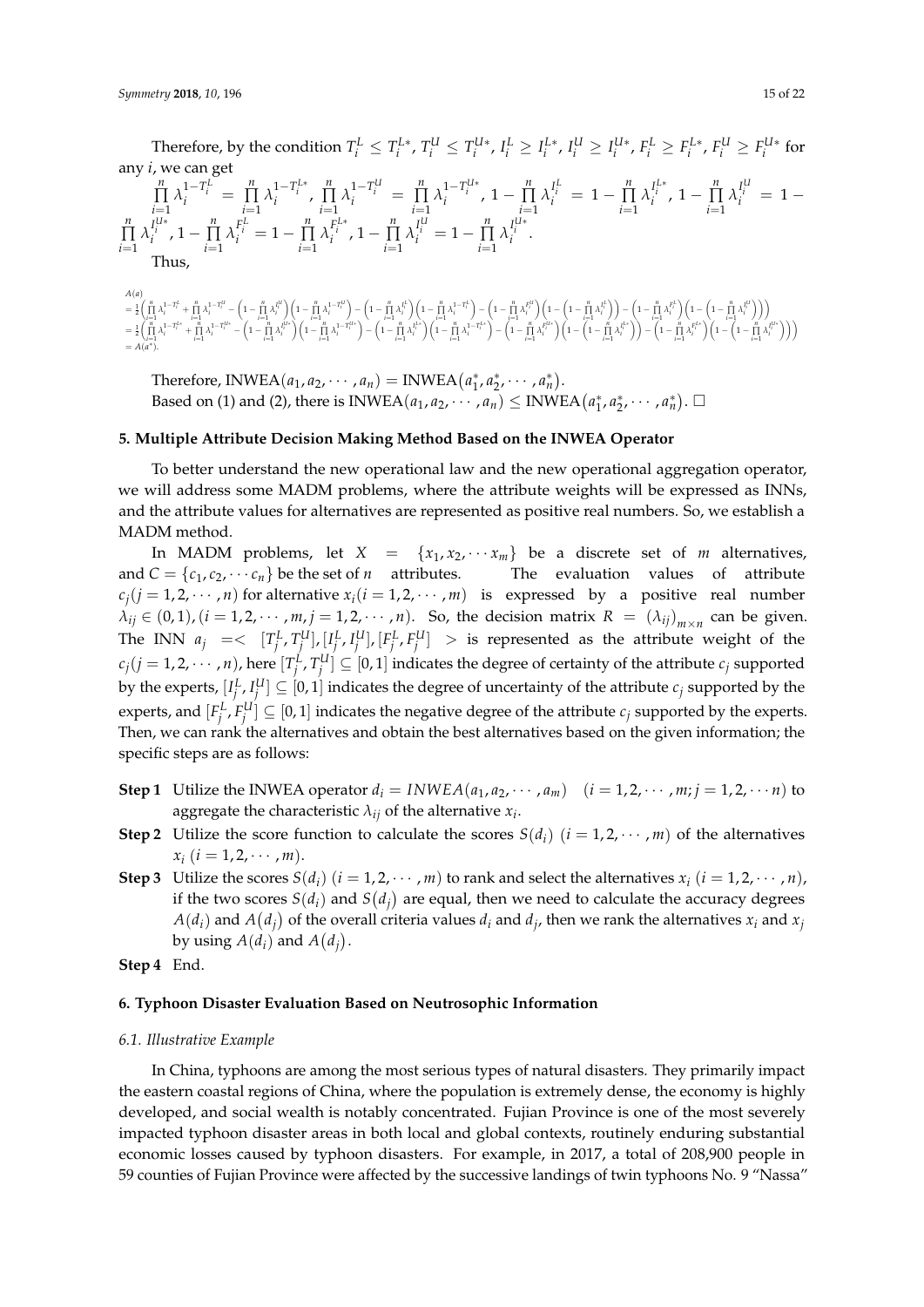and No. 10 "Haicang." There were 434 collapsed houses and 273,300 people were urgently displaced; 26.73 thousand hectares of crops were affected, 101.9 thousand hectares affected, and 2.19 thousand hectares were lost. The typhoon also led to the cancellation of 507 Fujian flights and 139 trains. According to incomplete statistics, the total direct economic loss was 966 million yuan (RNB). We examine the problem of typhoon disaster evaluation in Fujian Province.

We will use several indices to evaluate the typhoon disaster effectively. The assessment indicators  $C = \{c_1, c_2, c_3, c_4\}$  include economic loss  $c_1$ , social impact  $c_2$ , environmental damage  $c_3$ , and other impact *c*<sup>4</sup> proposed by Yu [\[1\]](#page-19-0). Several experts are responsible for this assessment, and the evaluation information is expressed by positive real numbers and INNs. The assessment decision matrix based on this is constructed  $R = (\lambda_{ij})_{m \times n}$  (see Table [1\)](#page-15-0), and the  $\lambda_{ij}$  is positive real numbers. The  $\lambda_{ij}$  in the matrix indicates the degree of damage to the city in the typhoon. The data between 0 and 1 is used to indicate the degree of disaster received. 0 means that the city is basically unaffected by disasters, 0.2 means that the extent of the disaster is relatively small, 0.4 means that the extent of the disaster is middle, 0.6 means that the degree of disaster is slightly larger, 0.8 means the extent of the disaster is relatively large. 1 means that the extent of the disaster is extremely large. The rest of the data located in the middle of the two data indicates that the extent of the disaster is between the two. The interval neutrosophic weights  $\omega_1$ ,  $\omega_2$ ,  $\omega_3$ ,  $\omega_4$  for the four attributes voted by experts. Take  $\omega_1$  as an example to explain its meaning,  $[0.6, 0.8]$  indicates the degree of certainty of the attribute  $c_1$  supported by the experts is between 0.6 and 0.8, [0.2, 0.4] indicates the uncertainty of the expert's support for attribute *c*<sup>1</sup> is between 0.2 and 0.4, and  $[0.1, 0.2]$  indicates the negative degree of expert's support for attribute  $c_1$  is between 0.1 and 0.2.

# <span id="page-15-0"></span> $\omega_1 = \langle [0.6, 0.8], [0.2, 0.4], [0.1, 0.2] \rangle$ ,  $\omega_2 = \langle [0.5, 0.9], [0.2, 0.5], [0.1, 0.3] \rangle$  $\omega_3 = \langle [0.4, 0.7], [0.3, 0.6], [0.3, 0.5] \rangle$ ,  $\omega_4 = \langle [0.2, 0.4], [0.4, 0.8], [0.6, 0.7] \rangle$ .

| <b>Attributes</b><br><b>Cities</b> | $c_{1}$ | C7  | $c_3$ | $c_4$ |
|------------------------------------|---------|-----|-------|-------|
| Nanping (NP)                       | 0.2     | 0.2 | 0.2   | 0.2   |
| Ningde (ND)                        | 0.9     | 0.8 | 0.7   | 0.4   |
| Sanming (SM)                       | 0.2     | 0.2 | 0.2   | 0.2   |
| Fuzhou (FZ)                        | 0.8     | 0.5 | 0.5   | 0.3   |
| Putian (PT)                        | 0.7     | 0.7 | 0.6   | 0.3   |
| Longyan (LY)                       | 0.4     | 0.3 | 0.3   | 0.2   |
| Quanzhou (QZ)                      | 0.3     | 0.4 | 0.2   | 0.3   |
| Xiamen (XM)                        | 0.3     | 0.3 | 0.3   | 0.2   |
| Zhangzhou (ZZ)                     | 0.6     | 0.5 | 0.8   | 0.3   |

**Table 1.** Decision matrix.

According to Section [5,](#page-14-0) Typhoon disaster evaluation using the MADM model contains the following steps:

**Step 1** Using the *INWEA* operator defined by equation (10) to aggregate all evaluation information to obtain a comprehensive assessment value *d<sup>i</sup>* for each city as follows:

When  $i = 2$ , we can get

$$
\begin{array}{l} d^{ND}_{2} = {\small INWEA}(\alpha_{1},\alpha_{2},\cdots,\alpha_{n}) \\ = \bigg\langle\left[\prod_{i=1}^{4}\lambda_{i}^{1-T^{L}_{i}},\prod_{i=1}^{4}\lambda_{i}^{1-T^{L}_{i}}\right],\left[1-\prod_{i=1}^{4}\lambda_{i}^{I^{L}_{i}},1-\prod_{i=1}^{4}\lambda_{i}^{I^{L}_{i}}\right],\left[1-\prod_{i=1}^{4}\lambda_{i}^{F^{L}_{i}},1-\prod_{i=1}^{4}\lambda_{i}^{F^{L}_{i}}\right] \bigg\rangle \\ = < \left[0.9^{(1-0.6)}\times0.8^{(1-0.5)}\times0.7^{(1-0.4)}\times0.4^{(1-0.2)},0.9^{(1-0.8)}\times0.8^{(1-0.9)}\times0.7^{(1-0.7)}\times0.4^{(1-0.4)}\right],\\ \left[1-0.9^{0.2}\times0.8^{0.2}\times0.7^{0.3}\times0.4^{0.4},1-0.9^{0.4}\times0.8^{0.5}\times0.7^{0.6}\times0.4^{0.8}\right],\\ \left[1-0.9^{0.1}\times0.8^{0.1}\times0.7^{0.3}\times0.4^{0.6},1-0.9^{0.2}\times0.8^{0.3}\times0.7^{0.5}\times0.4^{0.7}\right],\\ = < \left[0.333,0.497\right],\left[0.417,0.667\right],\left[0.498,0.597\right] > \end{array}
$$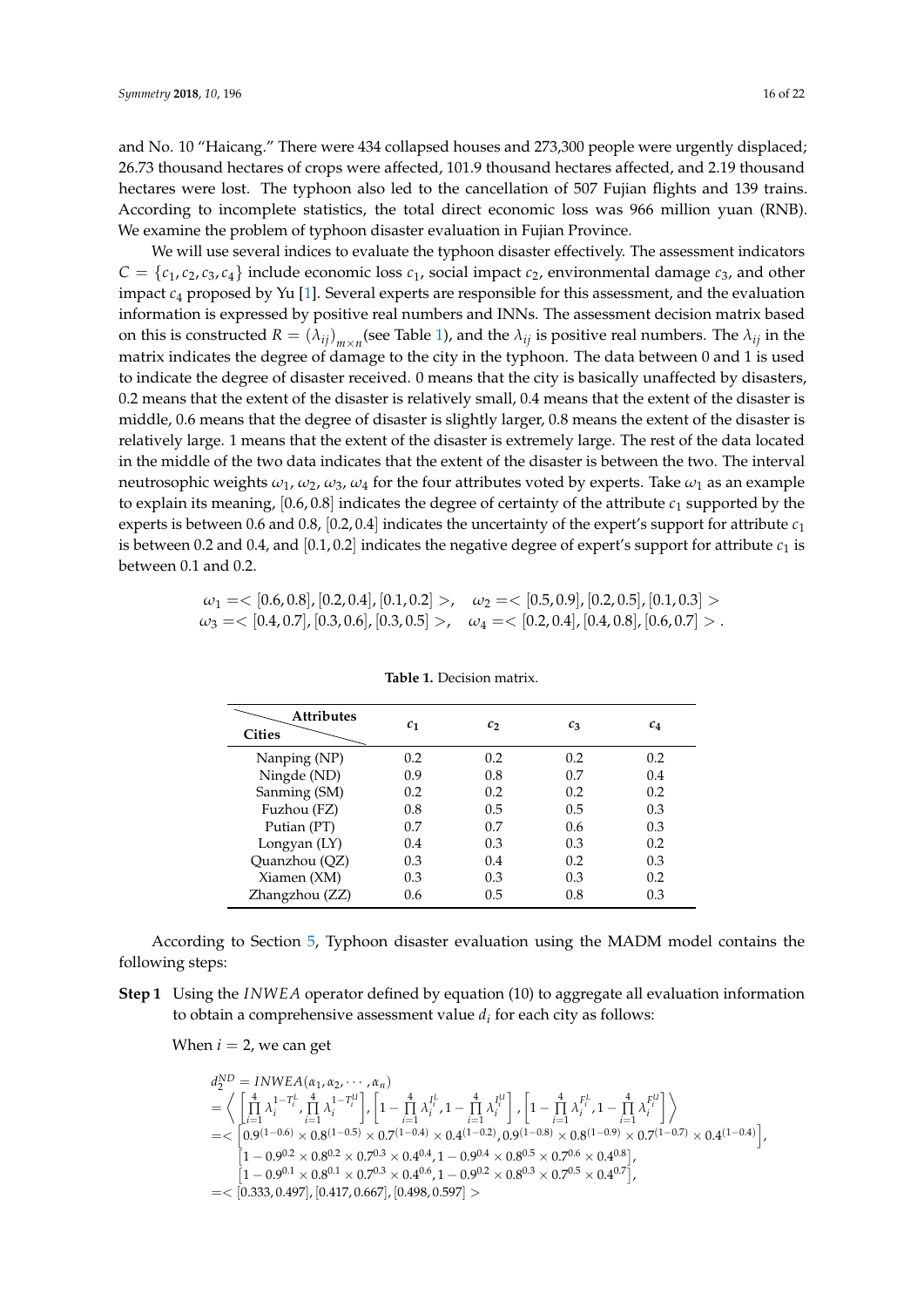In a similar way, we can get

 $d_1^{NP} = < [0.025, 0.145]$ ,  $[0.830, 0.975]$ ,  $[0.830, 0.935] >$ ,  $d_2^{ND} = <[0.333, 0.497], [0.417, 0.667], [0.498, 0.597]>,$ *d SM* <sup>3</sup> =< [0.025, 0.145], [0.830, 0.975], [0.830, 0.935] >, *d FZ* <sup>4</sup> =< [0.163, 0.352], [0.582, 0.837], [0.640, 0.764] >, *d PT* <sup>5</sup> =< [0.204, 0.374], [0.540, 0.796], [0.612, 0.721] >, *d LY* <sup>6</sup> =< [0.051, 0.196], [0.760, 0.949], [0.785, 0.897] >, *d QZ* <sup>7</sup> =< [0.057, 0.215], [0.751, 0.943], [0.758, 0.885] >, *d XM* <sup>8</sup> =< [0.045, 0.185], [0.774, 0.955], [0.791, 0.903] >,  $d_9^{ZZ} = <[0.192, 0.383]$ ,  $[0.546, 0.808]$ ,  $[0.597, 0.718] >$ .

**Step 2** Using Definition 4 to calculate the score function value of the comprehensive assessment value *di* for each city as follows:

$$
S(d_1^{NP}) = -0.801, S(d_2^{ND}) = -0.109, S(d_3^{SM}) = -0.801, S(d_4^{FZ}) = -0.432,
$$
  
\n
$$
S(d_5^{PT}) = -0.357, S(d_6^{LY}) = -0.714, S(d_7^{QZ}) = -0.690, S(d_8^{XM}) = -0.730,
$$
  
\n
$$
S(d_9^{ZZ}) = -0.360.
$$

**Step 3** According to Definition 6, the ranking order of the nine cities is  $d_2^{ND} > d_5^{PT} > d_9^{ZZ} > d_4^{FZ} >$  $d_7^{QZ} \succ d_6^{LY} \succ d_8^{XM} \succ d_3^{SM} \sim d_1^{NP}$ . The ranking results of the cities are shown in Figure [1.](#page-17-0) **Step 4** End.

#### *6.2. Comparative Analysis Based on Different Sorting Methods*

To illustrate the stability of the ranking results, the degree of possibility-based ranking method proposed in [\[33,](#page-20-13)[44\]](#page-21-2) is used in this paper. We obtain the matrix of degrees of possibility of the comprehensive assessment values of nine cities as follows:

|       |    | NP.   | ND.   |                                     |       | SM FZ PT LY       |                                                 | OZ.               | XМ    | ZZ    |
|-------|----|-------|-------|-------------------------------------|-------|-------------------|-------------------------------------------------|-------------------|-------|-------|
| $P =$ | NP | 0.500 | 0.000 | 0.500                               | 0.000 | 0.000 0.344       |                                                 | 0.302 0.371 0.000 |       |       |
|       | ND | 1.000 | 0.500 | 1.000                               |       | 0.944 0.854 1.000 |                                                 | 1.000 1.000       |       | 0.843 |
|       | SM | 0.500 | 0.000 | 0.500                               | 0.000 |                   | 0.000 0.344 0.302 0.371                         |                   |       | 0.000 |
|       | FZ | 1.000 | 0.056 | 1.000                               |       |                   | 0.500 0.402 0.913 0.862 0.943                   |                   |       | 0.406 |
|       | PT | 1.000 | 0.146 | 1.000 0.598 0.500 1.000 0.980 1.000 |       |                   |                                                 |                   |       | 0.501 |
|       | LY | 0.656 | 0.000 |                                     |       |                   | $0.656$ $0.087$ $0.000$ $0.500$ $0.456$ $0.527$ |                   |       | 0.000 |
|       | QZ | 0.698 | 0.000 | $0.698$ 0.138                       |       |                   | 0.020 0.544 0.500 0.570                         |                   |       | 0.038 |
|       | XМ | 0.629 | 0.000 | 0.629                               | 0.057 | 0.000             | 0.473                                           | 0.430             | 0.500 | 0.000 |
|       | ZZ |       | 0.157 | 1.000                               | 0.594 | 0.499             | 1.000                                           | $0.962$ $0.100$   |       | 0.500 |

Here,  $ND \succ PT \succ ZZ \succ FZ \succ QZ \succ LY \succ XM \succ SM\sim NP$ . The ranking order of the nine cities is also  $d_2^{ND} \succ d_5^{PT} \succ d_9^{ZZ} \succ d_4^{FZ} \succ d_7^{QZ} \succ d_6^{LY} \succ d_8^{XM} \succ d_3^{SM} \sim d_1^{NP}$ . The ranking results of the cities are shown in Figure [2.](#page-17-1) As can be seen from the above results, the two sorting results are the same.

#### *6.3. Comparative Analysis of Different Aggregation Operators*

In order to illustrate the rationality and predominance of the proposed method, we compare this method with other methods [\[33\]](#page-20-13). The comparative analysis is shown in Table [2](#page-17-2) and Figure [3.](#page-17-3)

1  $\overline{1}$  $\overline{1}$  $\overline{1}$  $\overline{1}$  $\overline{1}$  $\overline{1}$  $\overline{1}$  $\overline{1}$  $\overline{1}$  $\overline{1}$  $\overline{1}$  $\overline{1}$  $\overline{1}$  $\overline{1}$  $\overline{1}$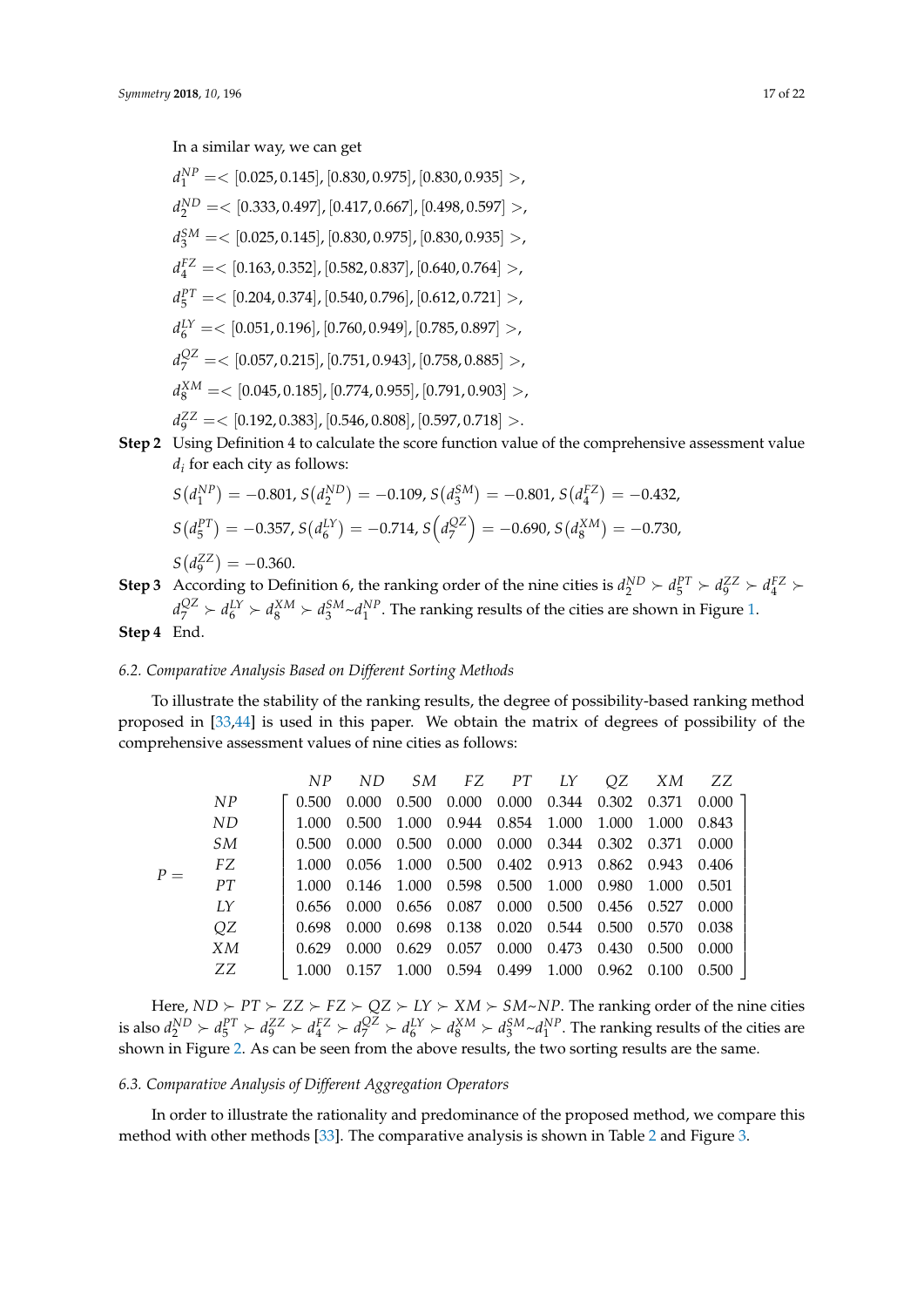<span id="page-17-0"></span>

**Figure 1.** Ranking results based on the score function.

<span id="page-17-1"></span>

**Figure 2.** Ranking results based on the degree of possibility.

<span id="page-17-3"></span><span id="page-17-2"></span>

**Table 2.** Comparative analysis of different aggregation operators.

**Figure 3.** Comparative analysis of different aggregation operators. (**a**) Ranking results of two operators based on the score function; (**b**) Ranking results of two operators based on the possibility degree.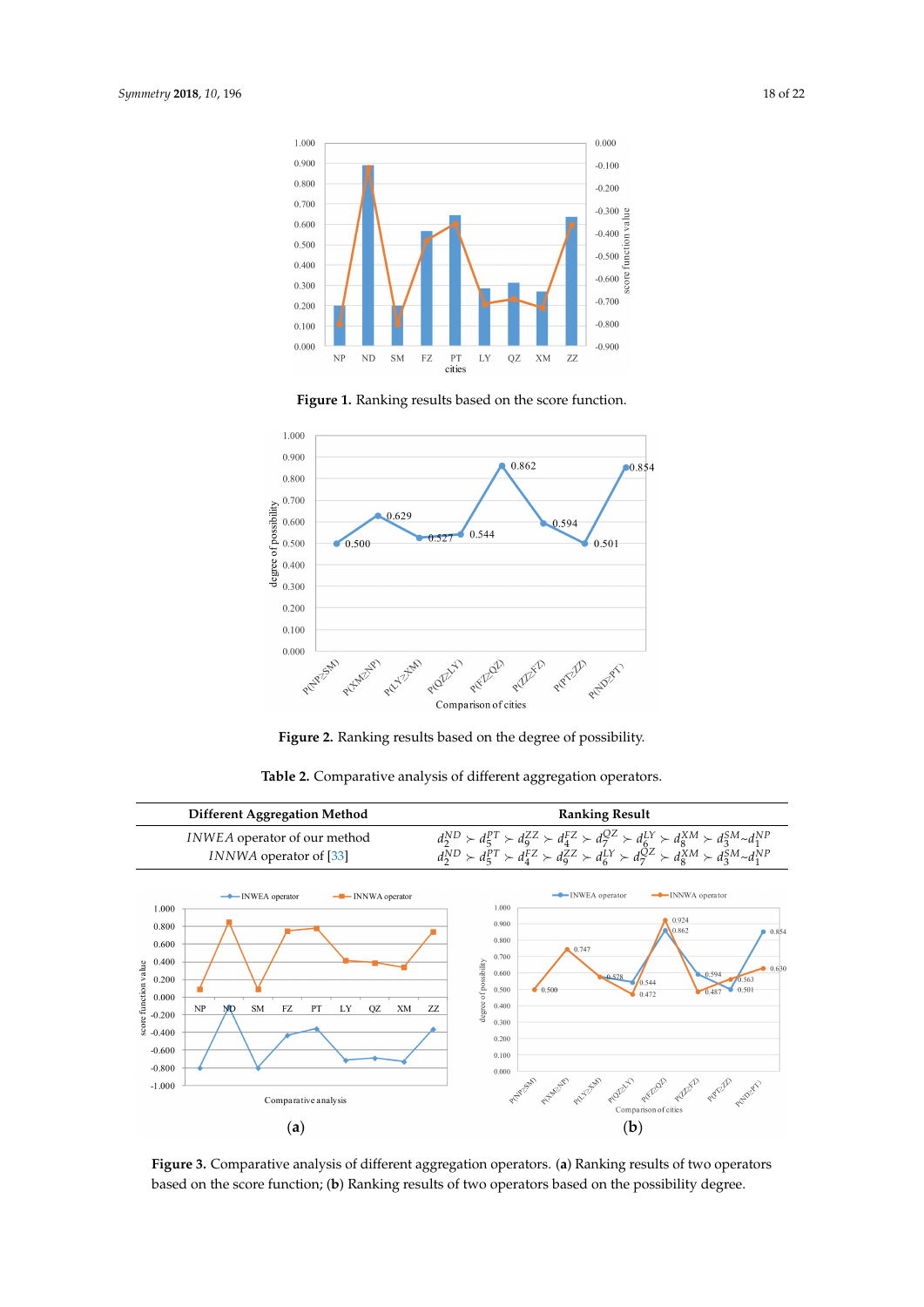First in Step 1, using the *INNWA* operator proposed by [\[33\]](#page-20-13) instead of the *INWEA* operator to aggregate all evaluation information to obtain a comprehensive assessment value *d<sup>i</sup>* for each city, then using Definition 4 to calculate the score function value of *d<sup>i</sup>* as follows:

$$
S(d_1^{NP}) = 0.092, S(d_2^{ND}) = 0.853, S(d_3^{SM}) = 0.092, S(d_4^{FZ}) = 0.750, S(d_5^{FT}) = 0.782, S(d_6^{LY}) = 0.418,
$$
  
\n
$$
S(d_7^{OZ}) = 0.389, S(d_8^{XM}) = 0.340, S(d_9^{ZZ}) = 0.742.
$$

Here, we compare and analyze several aggregation methods to illustrate the advantages of the proposed method.

(1) Can be seen from Table [2](#page-17-2) and Figure [3,](#page-17-3) the two ranking results based on the *INWEA* operator and the *INNWA* operator are different. The main reason is that the positions and meanings of the attribute values and the attribute weights are different. For the *INWEA* operator, its bases are positive real numbers and the exponents are interval neutrosophic numbers. It can deal with the decision making problem, in which attribute values are positive real numbers, and the attribute weights are interval neutrosophic numbers. However, the *INNWA* operator is just the opposite. It needs to exchange the roles of the attribute values and the attribute weights because its bases are interval neutrosophic numbers and its exponents are positive real numbers. Therefore, it cannot be used to solve the typhoon disaster assessment problem in this paper, and the second ranking results in Table [2](#page-17-2) and Figure [3](#page-17-3) are unreasonable.

(2) Compared with the existing *SVNWAA* operator introduced in an SVNN environment [\[41\]](#page-20-21), our method is a more generalized representation, and the *SVNWAA* operator is a special case. When the upper limit and lower limit of the INNs are the same, the *INWEA* operator is equivalent to the *SVNWEA* operator.

(3) Compared with the existing *I IFWEA* operator of IIFNs [\[40\]](#page-20-20) and the *IFWEA* operator of IFNs [\[39\]](#page-20-19), our method uses interval neutrosophic weights, which include truth degree, falsity degree, and indeterminacy degree, and can deal with the indeterminate, incomplete, and inconsistent problems. However, the *I IFWEA* operator and *IFWEA* operator use intuitionistic fuzzy weights, which only contain truth degree and falsity degree, and cannot handle the assessment problem in this paper. Since IFN and IIFN are only special cases of interval NN, our exponential aggregation operator is the extension of the existing exponential operators [\[39–](#page-20-19)[41\]](#page-20-21).

#### <span id="page-18-0"></span>**7. Conclusions**

In this paper, a typhoon disaster evaluation approach based on exponential aggregation operators of interval neutrosophic numbers under the neutrosophic fuzzy environment, is proposed. First, this paper provides the exponential operational laws of INSs and INNs, which are a useful supplement to the existing neutrosophic fuzzy aggregation techniques. Then, we investigated a series of properties of these operational laws. Next, we introduced the interval neutrosophic weighted exponential aggregation (INWEA) operator and discussed some favorable properties of the aggregation method. Finally, we applied the proposed decision making method successfully to the evaluation of typhoon disaster assessment. The research in this paper will be helpful to deepen the study of typhoon disaster evaluation and improve decision making for disaster reduction and disaster prevention. In addition, it provides methodological guidance for the handling of typhoon disasters and can improve the government's ability to effectively improve disaster reduction. In future research, we will expand the proposed method and apply it to other natural disaster assessment problems. We will continue to study related theories of exponential aggregation operators in a neutrosophic fuzzy environment and their application in typhoon disaster assessment. The authors will also study the related theory of single-valued neutrosophic sets, interval-valued neutrosophic sets, bipolar neutrosophic sets, neutrosophic hesitant fuzzy sets, multi-valued neutrosophic sets, simplified neutrosophic linguistic sets, and their applications in typhoon disaster evaluation problems.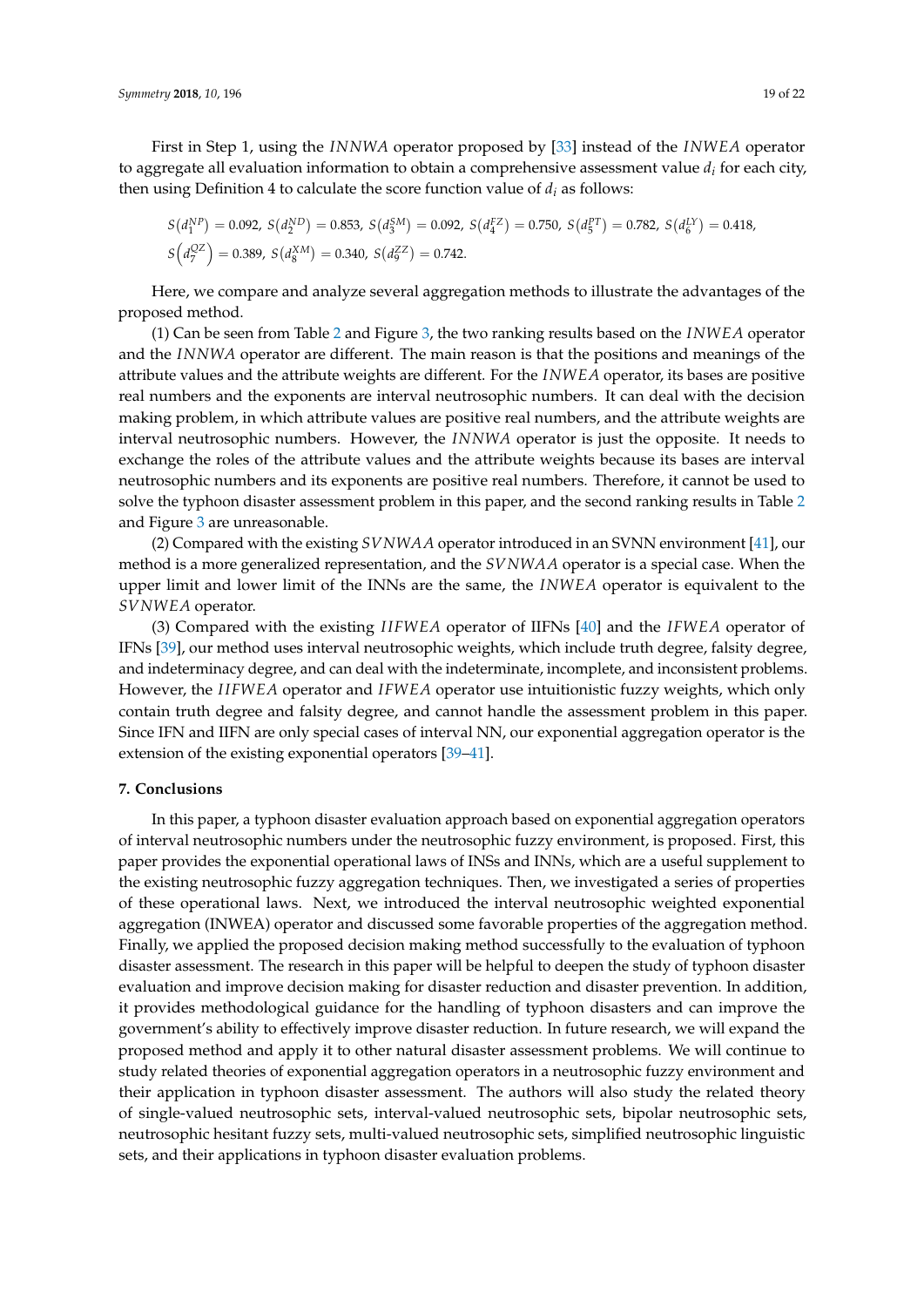**Author Contributions:** All three authors contribute to this article, and the specific contribution is as follows: the idea and mathematical model were put forward by R.T., she also wrote the paper. W.Z. analyzed the existing work of the research problem and collected relevant data. Submission and review of the paper are the responsibility of S.C.

**Funding:** This research was funded by [Fujian Federation Of Social Science Circles] grant number [FJ2016C028], [The Education Department Of Fujian Province] grant numbers [JAT160556,JAT170113], [National Planning Office of Philosophy and Social Science] grant number [17CGL058], [Ministry of Education of the People's Republic of China] grant number [16YJC630008], [Fuzhou University] grant number [BPZD1601].

**Acknowledgments:** This research is supported by the Fujian Province Social Science Planning Project of China (No. FJ2016C028), Education and Scientific Research Projects of Young and Middle-aged Teachers of Fujian Province (No. JAT160556, JAT170113), Projects of the National Social Science Foundation of China (No. 17CGL058), Social Sciences Foundation of the Ministry of Education of China (No. 16YJC630008), and Fuzhou University Funding Project (No. BPZD1601).

**Conflicts of Interest:** The authors declare no conflicts of interest.

#### **References**

- <span id="page-19-0"></span>1. Yu, D.J. Intuitionistic fuzzy theory based typhoon disaster evaluation in Zhejiang Province, China: A comparative Perspective. *Nat. Hazards* **2015**, *75*, 2559–2576. [\[CrossRef\]](http://dx.doi.org/10.1007/s11069-014-1450-7)
- <span id="page-19-1"></span>2. Knutson, T.R.; Tuleya, R.E.; Kurihara, Y. Simulated increase of hurricane intensities in a CO<sub>2</sub>-warmed climate. *Science* **1998**, *279*, 1018–1020. [\[CrossRef\]](http://dx.doi.org/10.1126/science.279.5353.1018) [\[PubMed\]](http://www.ncbi.nlm.nih.gov/pubmed/9461431)
- <span id="page-19-2"></span>3. Zhang, Y.; Fan, G.F.; He, Y.; Cao, L.J. Risk assessment of typhoon disaster for the Yangtze River Delta of China. *Geomat. Nat. Hazards Risk* **2017**, *8*, 1580–1591. [\[CrossRef\]](http://dx.doi.org/10.1080/19475705.2017.1362040)
- <span id="page-19-3"></span>4. Wang, G.; Chen, R.; Chen, J. Direct and indirect economic loss assessment of typhoon disasters based on EC and IO joint model. *Nat. Hazards* **2017**, *87*, 1751–1764. [\[CrossRef\]](http://dx.doi.org/10.1007/s11069-017-2846-y)
- <span id="page-19-4"></span>5. Zhang, J.; Huang, H.; Che, X.; Zhang, M. Evaluation of Typhoon Disaster Losses of Hainan Island Rubber Plantation. In Proceedings of the 7th Annual Meeting of Risk Analysis Council of China Association for Disaster Prevention, Changsha, China, 4–6 November 2016; pp. 251–256.
- <span id="page-19-5"></span>6. Lou, W.P.; Chen, H.Y.; Qiu, X.F.; Tang, Q.Y.; Zheng, F. Assessment of economic losses from tropical cyclone disasters based on PCA-BP. *Nat. Hazards* **2012**, *60*, 819–829. [\[CrossRef\]](http://dx.doi.org/10.1007/s11069-011-9881-x)
- <span id="page-19-6"></span>7. Lu, C.L.; Chen, S.H. Multiple linear interdependent models (Mlim) applied to typhoon data from China. *Theor. Appl. Climatol.* **1998**, *61*, 143–149.
- <span id="page-19-7"></span>8. Yang, A.; Sui, G.; Tang, D.; Lin, J.; Chen, H. An intelligent decision support system for typhoon disaster management. *J. Comput. Inf. Syst.* **2012**, *8*, 6705–6712.
- <span id="page-19-8"></span>9. Li, C.; Zhang, L.; Zeng, S. Typhoon disaster evaluation based on extension of intuitionistic fuzzy TOPSIS method in Zhejiang Province of China. *Int. J. Earth Sci. Eng.* **2015**, *8*, 1031–1035.
- <span id="page-19-9"></span>10. Ma, Q. A Fuzzy Synthetic Evaluation Model for Typhoon Disaster. *Meteorol. Mon.* **2008**, *34*, 20–25. (In Chinese)
- <span id="page-19-10"></span>11. Chen, S.H.; Liu, X.Q. Typhoon disaster evaluation model based on discrete Hopfield neural network. *J. Nat. Disasters* **2011**, *20*, 47–52.
- <span id="page-19-11"></span>12. He, X.R. Typhoon disaster assessment based on Dombi hesitant fuzzy information aggregation operators. *Nat. Hazards* **2018**, *90*, 1153–1175. [\[CrossRef\]](http://dx.doi.org/10.1007/s11069-017-3091-0)
- <span id="page-19-12"></span>13. Smarandache, F. *Neutrosophy: Neutrosophic Probability, Set, and Logic*; American Research Press: Rehoboth, DE, USA, 1998.
- <span id="page-19-13"></span>14. Smarandache, F. Neutrosophic set—A generalization of intuitionistic fuzzy set. *IEEE Int. Conf. Granul. Comput.* **2006**, *1*, 38–42.
- <span id="page-19-14"></span>15. Zadeh, L.A. Fuzzy sets. *Inf. Control* **1965**, *8*, 338–353. [\[CrossRef\]](http://dx.doi.org/10.1016/S0019-9958(65)90241-X)
- <span id="page-19-15"></span>16. Atanassov, K.T. Intuitionistic fuzzy sets. *Fuzzy Sets Syst.* **1986**, *20*, 87–96. [\[CrossRef\]](http://dx.doi.org/10.1016/S0165-0114(86)80034-3)
- <span id="page-19-16"></span>17. Wang, H.B.; Smarandache, F.; Zhang, Y.Q. Single valued neutrosophic sets. *Multisp. Multistruct.* **2010**, *4*, 410–413.
- <span id="page-19-17"></span>18. Ye, J. A multicriteria decision-making method using aggregation operators for simplified neutrosophic sets. *Int. J. Fuzzy Syst.* **2014**, *26*, 2459–2466.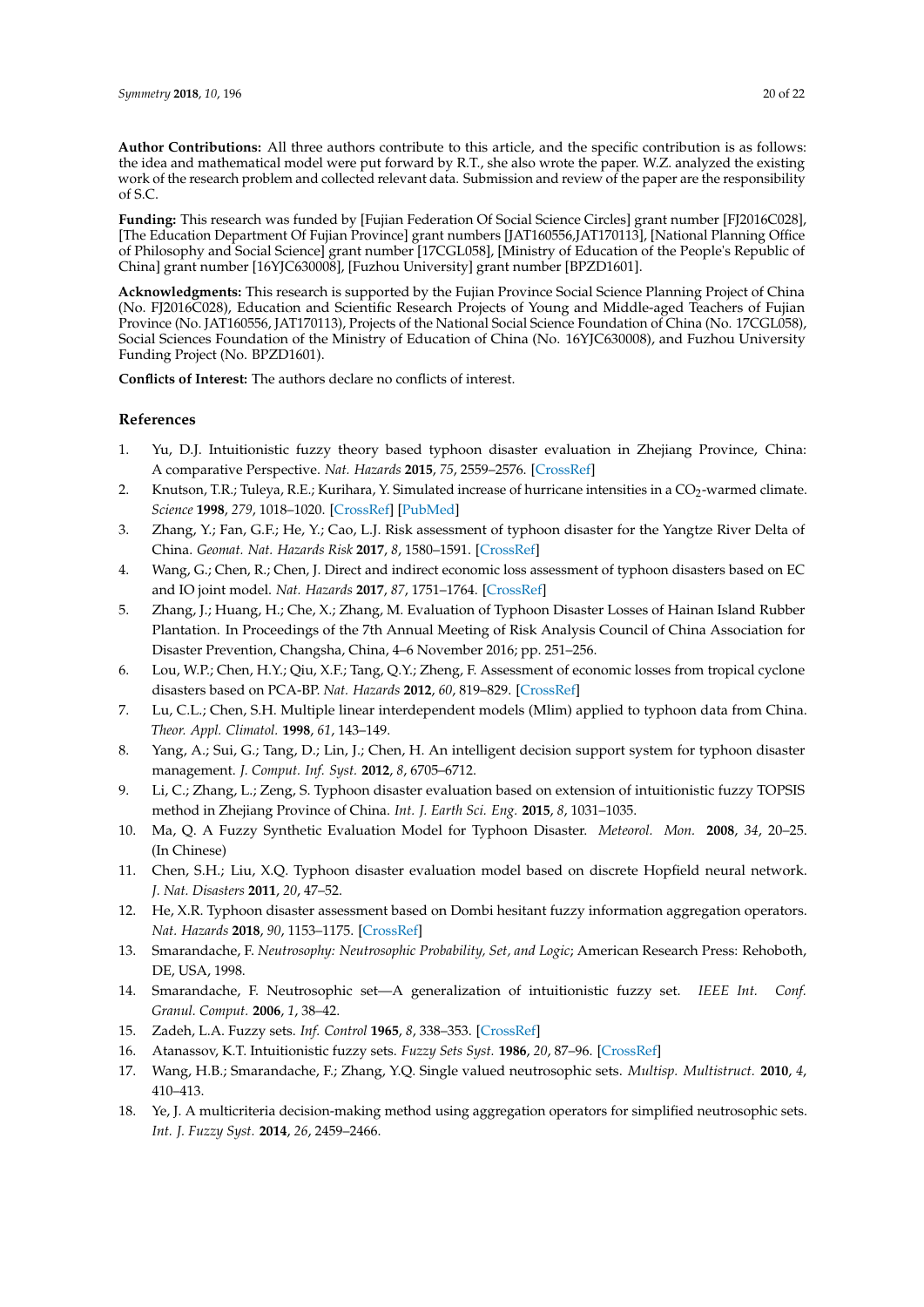- <span id="page-20-0"></span>19. Wang, J.J.; Li, X.E. TODIM method with multi-valued neutrosophic sets. *Control Decis.* **2015**, *30*, 1139–1142. (In Chinese)
- <span id="page-20-1"></span>20. Peng, J.J.; Wang, J.Q. Multi-valued Neutrosophic Sets and its Application in Multi-criteria Decision-making Problems. *Neutrosophic Sets Syst.* **2015**, *10*, 3–17. [\[CrossRef\]](http://dx.doi.org/10.1007/s00521-016-2702-0)
- <span id="page-20-2"></span>21. Wang, H.; Smarandache, F.; Zhang, Y.Q.; Sunderraman, R. *Interval Neutrosophic Sets and Logic: Theory and Applications in Computing*; Hexis: Phoenix, AZ, USA, 2005.
- <span id="page-20-3"></span>22. Zhang, H.Y.; Ji, P.J.; Wang, J.Q.; Chen, X.H. Improved Weighted Correlation Coefficient based on Integrated Weight for Interval Neutrosophic Sets and its Application in Multi-criteria Decision Making Problems. *Int. J. Comput. Intell. Syst.* **2015**, *8*, 1027–1043. [\[CrossRef\]](http://dx.doi.org/10.1080/18756891.2015.1099917)
- <span id="page-20-4"></span>23. Ye, J. Multiple-attribute decision-making method under a single-valued neutrosophic hesitant fuzzy environment. *J. Intell. Syst.* **2014**, *24*, 23–36. [\[CrossRef\]](http://dx.doi.org/10.1515/jisys-2014-0001)
- <span id="page-20-5"></span>24. Tian, Z.P.; Wang, J.; Zhang, H.Y.; Chen, X.H.; Wang, J.Q. Simplified neutrosophic linguistic normalized weighted Bonferroni mean operator and its application to multi-criteria decision-making problems. *Filomat* **2015**, *30*, 3339–3360. [\[CrossRef\]](http://dx.doi.org/10.2298/FIL1612339T)
- <span id="page-20-6"></span>25. Biswas, P.; Pramanik, S.; Giri, B.C. Cosine Similarity Measure Based Multi-attribute Decision-making with Trapezoidal Fuzzy Neutrosophic Numbers. *Neutrosophic Sets Syst.* **2014**, *8*, 46–56.
- <span id="page-20-7"></span>26. Ye, J. Trapezoidal neutrosophic set and its applicaion to multiple attribute decision-making. *Neural Comput. Appl.* **2015**, *26*, 1157–1166. [\[CrossRef\]](http://dx.doi.org/10.1007/s00521-014-1787-6)
- <span id="page-20-8"></span>27. Deli, I. Interval-valued neutrosophic soft sets and its decision making. *Int. J. Mach. Learn. Cybern.* **2017**, *8*, 665–676. [\[CrossRef\]](http://dx.doi.org/10.1007/s13042-015-0461-3)
- <span id="page-20-9"></span>28. Broumi, S.; Talea, M.; Bakali, A.; Smarandache, F. Single Valued Neutrosophic Graphs. *J. New Theory* **2016**, *10*, 86–101.
- 29. Broumi, S.; Smarandache, F.; Talea, M.; Bakali, A. An Introduction to Bipolar Single Valued Neutrosophic Graph Theory. *Appl. Mech. Mater.* **2016**, *841*, 184–191. [\[CrossRef\]](http://dx.doi.org/10.4028/www.scientific.net/AMM.841.184)
- <span id="page-20-10"></span>30. Broumi, S.; Talea, M.; Bakali, A.; Smarandache, F. ON Strong Interval Valued Neutrosophic graphs. *Crit. Rev.* **2016**, *XII*, 49–71.
- <span id="page-20-11"></span>31. Liu, C.F.; Luo, Y.S. Correlated aggregation operators for simplified neutrosophic set and their application in multi-attribute group decision making. *J. Intell. Fuzzy Syst.* **2016**, *30*, 1755–1761. [\[CrossRef\]](http://dx.doi.org/10.3233/IFS-151886)
- <span id="page-20-12"></span>32. Ye, J. Multiple attribute decision-making method based on the possibility degree ranking method and ordered weighted aggregation operators of interval neutrosophic numbers. *J. Intell. Fuzzy Syst.* **2015**, *28*, 1307–1317.
- <span id="page-20-13"></span>33. Zhang, H.Y.; Wang, J.Q.; Chen, X.H. Interval neutrosophic sets and their application in multicriteria decision making problems. *Sci. World J.* **2014**, *2014*, 645653. [\[CrossRef\]](http://dx.doi.org/10.1155/2014/645953) [\[PubMed\]](http://www.ncbi.nlm.nih.gov/pubmed/24695916)
- <span id="page-20-14"></span>34. Liu, P.D.; Wang, Y.M. Multiple attribute decision-making method based on single-valued neutrosophic normalized weighted Bonferroni mean. *Neural Comput. Appl.* **2014**, *25*, 2001–2010. [\[CrossRef\]](http://dx.doi.org/10.1007/s00521-014-1688-8)
- <span id="page-20-15"></span>35. Ye, J. Multiple attribute group decision making based on interval neutrosophic uncertain linguistic variables. *Int. J. Mach. Learn. Cybern.* **2017**, *8*, 837–848. [\[CrossRef\]](http://dx.doi.org/10.1007/s13042-015-0382-1)
- <span id="page-20-16"></span>36. Peng, J.J.; Wang, J.Q.; Wu, X.H.; Wang, J.; Chen, X.H. Multi-valued Neutrosophic Sets and Power Aggregation Operators with Their Applications in Multi-criteria Group Decision-making Problems. *Int. J. Comput. Intell. Syst.* **2015**, *8*, 345–363. [\[CrossRef\]](http://dx.doi.org/10.1080/18756891.2015.1001957)
- <span id="page-20-17"></span>37. Tan, R.; Zhang, W. Multiple attribute group decision making methods based on trapezoidal fuzzy neutrosophic numbers. *J. Intell. Fuzzy Syst.* **2017**, *33*, 2547–2564. [\[CrossRef\]](http://dx.doi.org/10.3233/JIFS-161984)
- <span id="page-20-18"></span>38. ¸Sahin, R. Normal neutrosophic multiple attribute decision making based on generalized prioritized aggregation operators. *Neural Comput. Appl.* **2017**, 1–21. [\[CrossRef\]](http://dx.doi.org/10.1007/s00521-017-2896-9)
- <span id="page-20-19"></span>39. Gou, X.J.; Xu, Z.S.; Lei, Q. New operational laws and aggregation method of intuitionistic fuzzy information. *J. Intell. Fuzzy Syst.* **2016**, *30*, 129–141. [\[CrossRef\]](http://dx.doi.org/10.3233/IFS-151739)
- <span id="page-20-20"></span>40. Gou, X.J.; Xu, Z.S.; Lei, Q. Exponential operations of interval-valued intuitionistic fuzzy numbers. *Int. J. Mach. Learn. Cybern.* **2016**, *7*, 501–518. [\[CrossRef\]](http://dx.doi.org/10.1007/s13042-015-0434-6)
- <span id="page-20-21"></span>41. Lu, Z.; Ye, J. Exponential Operations and an Aggregation Method for Single-Valued Neutrosophic Numbers in Decision Making. *Information* **2017**, *8*, 62. [\[CrossRef\]](http://dx.doi.org/10.3390/info8030084)